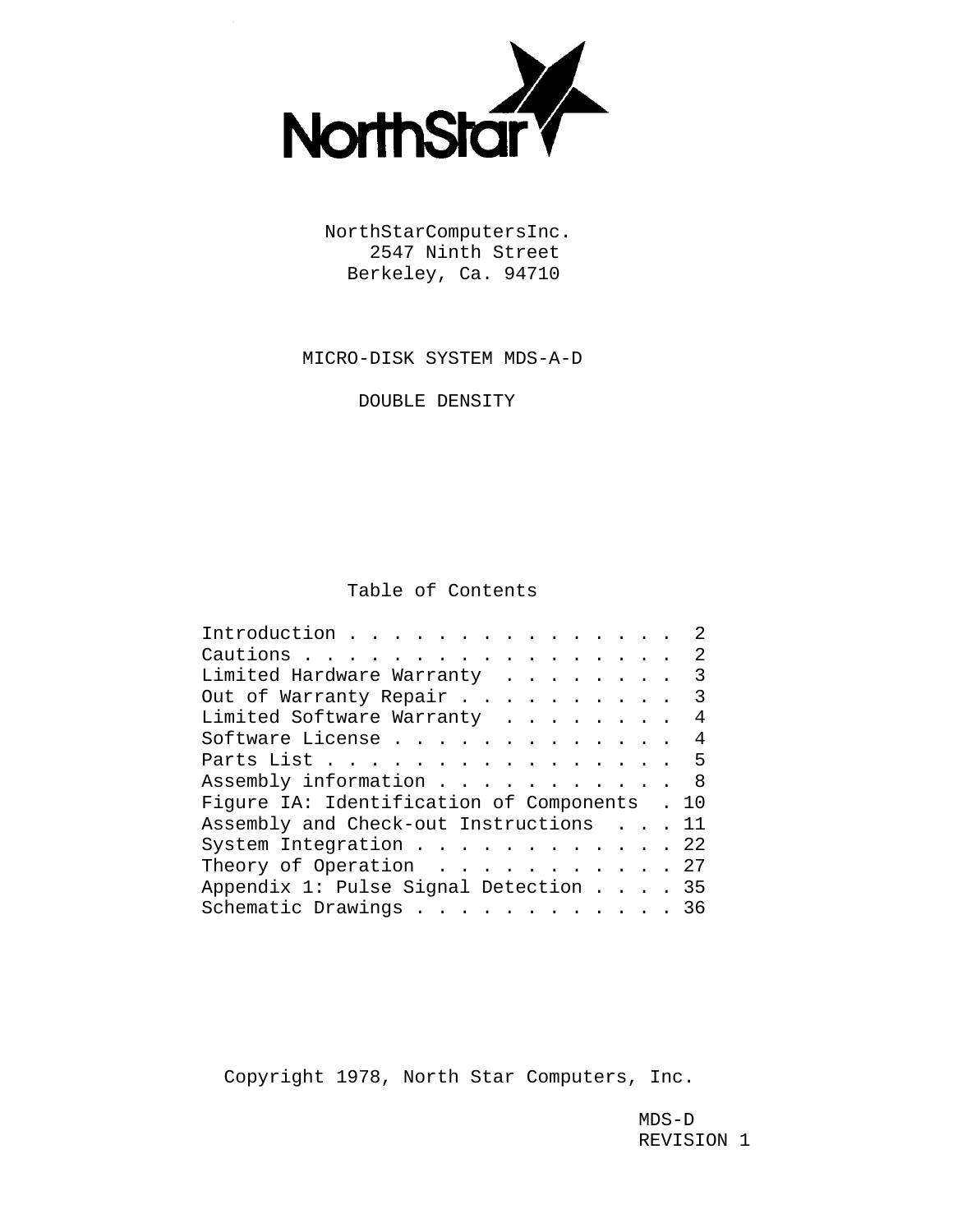#### INTRODUCTION

The North Star Micro-Disk System (MDS-A-D) is a complete floppy disk system for use with S-100 bus computers. The system includes the disk controller board, one floppy disk drive, power regulation, cables, software and documentation. The software is provided on diskette and includes the North Star Disk Operating System, BASIC Language System, Monitor, and various utility programs. The system is capable of controlling up to four disk drives. Each disk drive can record 179,200 bytes of information on a diskette, thus allowing up to 716,800 bytes of on-line disk storage. Addition disk drives, AC power supplies, and cabinets are available as options

If you have purchased the MDS-A-D as a kit, then first skim the entire manual. Be sure to carefully read the Assembly Information section before beginning assembly. If you have purchased the MDS-A-D in assembled form, you may skip the Assembly section.

#### CAUTIONS

- 1. Correct this document from the errata before doing anything else.
- 2. Do NOT insert or remove the MDS controller from the computer while the power is turned on.
- 3. Do NOT insert or remove IC's from the board while the power is turned on.
- 4. Be sure the +5 volt and +12 volt regulators are generating the correct output voltages before installing any IC's.
- 5. Be careful to insert all IC's in correct positions and with correct orientation.
- 6. Do NOT connect or disconnect, mount or dismount, or in any way physically tamper with the disk drive, power board, or disk controller while the power is turned on.
- 7. In some cases disk drives may not operate properly if located in the vicinity of TV's, electric motors, or other sources of electrical noise. This may be remedied by moving the disk drive away from the noise source or by installing the disk drive in a grounded cabinet.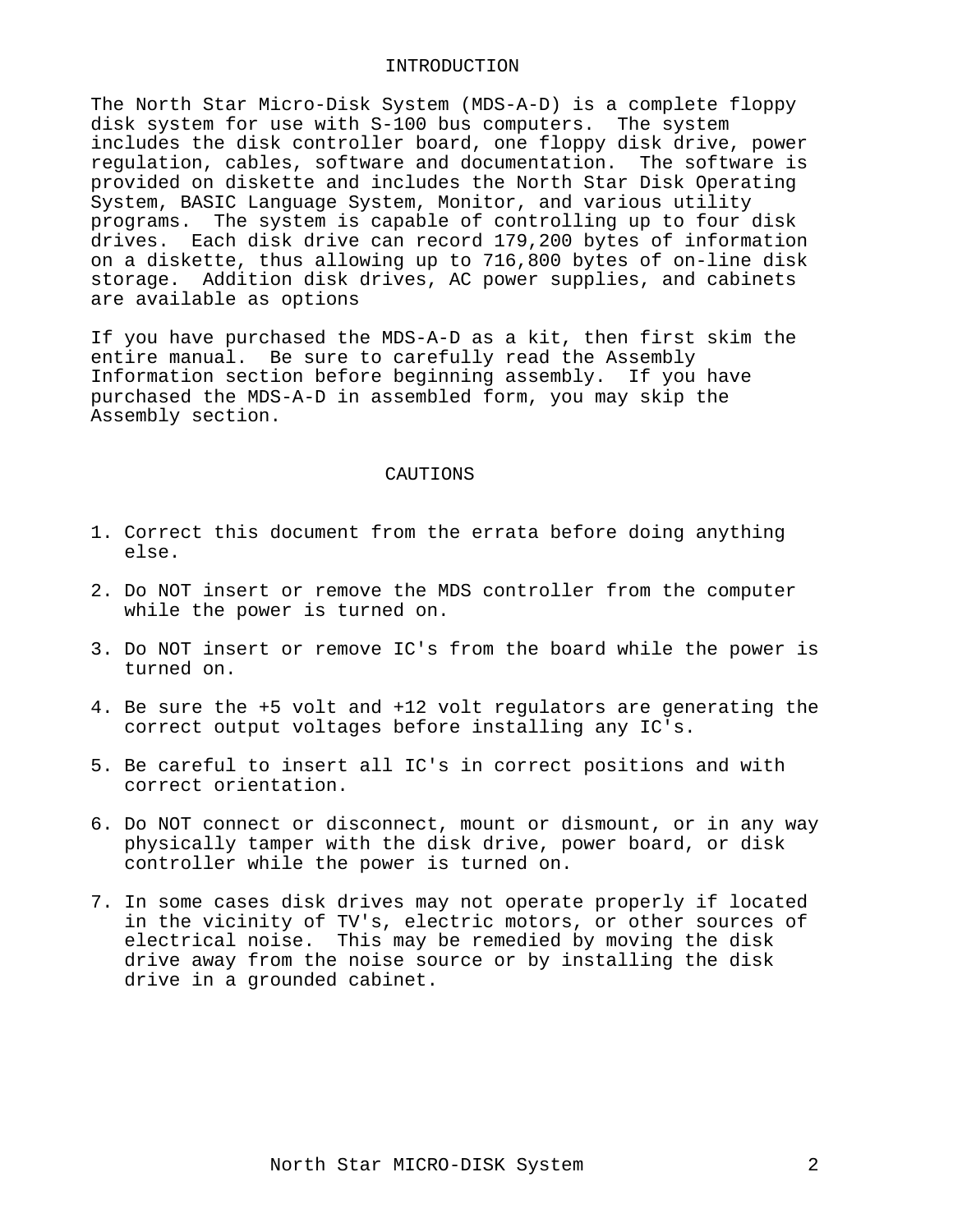North Star Computers, Inc. warrants the electrical and mechanical parts and workmanship of this product to be free of defects for a period of 90 days from date of purchase. If such defects occur, North Star Computers, Inc. will repair the defect at no cost to the purchaser. This warranty does not extend to defects resulting from improper use or assembly by purchaser, nor does it cover transportation to the factory. Also, the warranty is invalid if all instructions included in the accompanying documentation are not carefully followed. Should a unit returned for warranty repair be deemed by North Star Computers, Inc. to be defective due to purchaser's action, then a repair charge not to exceed \$30 without purchaser's consent will be assessed. ANY UNIT OR PART RETURNED FOR WARRANTY REPAIR MUST BE ACCOMPANIED BY A COPY OF THE ORIGINAL SALES RECEIPT. This warranty applies to units located outside the United States of America only if all costs and arrangements for transportation of the product to and from the factory are borne entirely by the customer. This warranty is made in lieu of all other warranties, expressed or implied, and is limited to the repair or replacement of the product. No warranty, expressed or implied, is extended concerning the completeness, correctness, or suitability of the North Star equipment for any particular application. There are no warranties which extend beyond those expressly stated herein.

## OUT OF WARRANTY REPAIR

If your unit is out of warranty and you are unsuccessful at diagnosing or repairing the problem, out-of-warranty service may be arranged with a local dealer or other experienced local computer technician. Alternatively, any North Star products may be shipped PREPAID to the North Star address with a clear written description of the problem. Include as many details as possible about the problem and about your system configuration. Your unit will be returned, C.O.D., within 30 days after receipt by North Star. Out-of-warranty repair service is billed at the rate of \$25.00 per hour. If you wish to place an upper limit on the amount of time spent on your unit, mention this in the written description.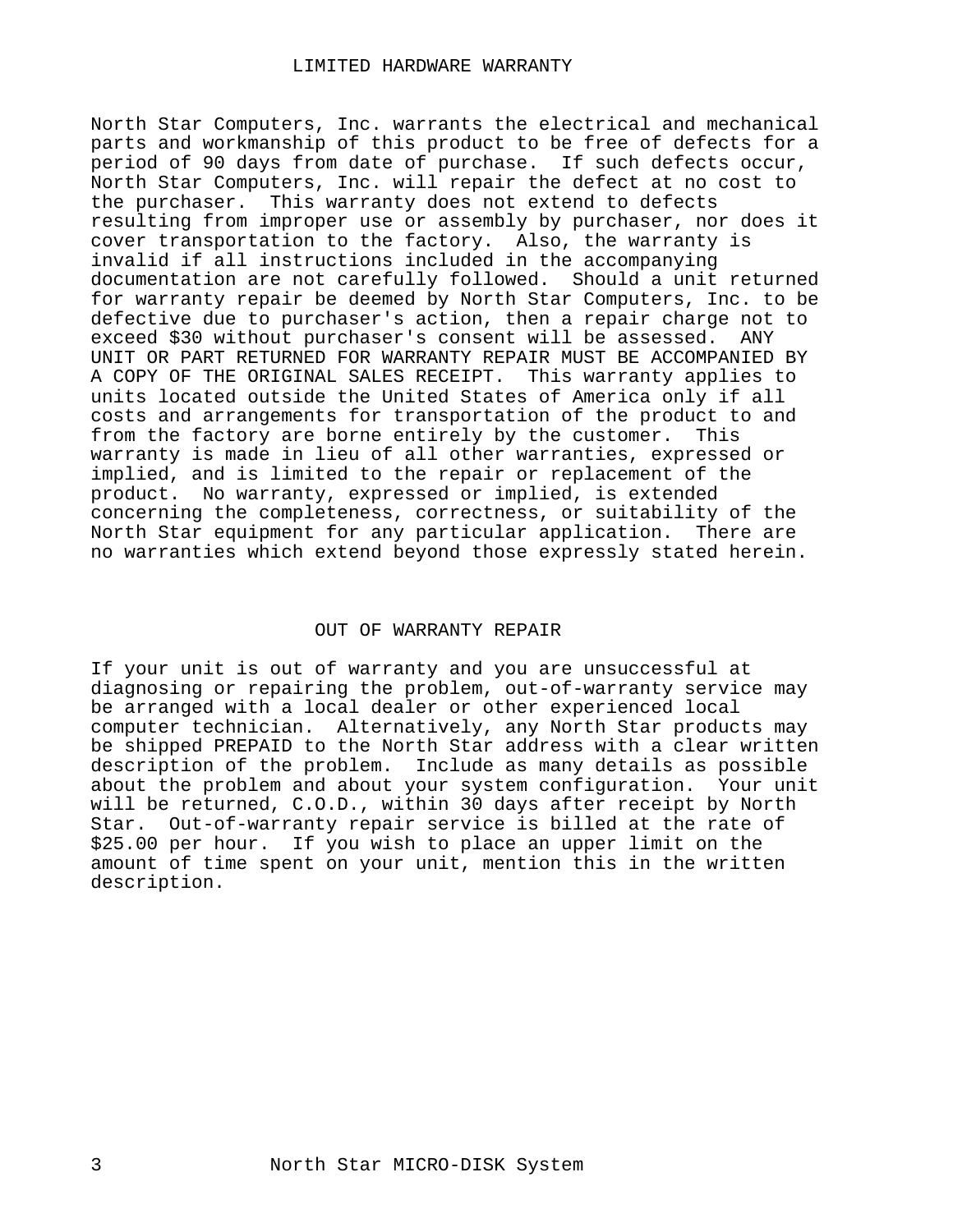#### LIMITED SOFTWARE WARRANTY

The following limited warranty applies to the North Star BASIC, DOS, and Monitor software delivered on diskette with the MICRO DISK SYSTEM. North Star Computers, Inc. warrants that a copy identical to the North Star master copy of the software has been stored on the customer diskette and can be read into computer RAM memory from the diskette by a properly functioning MICRO DISK SYSTEM using the North Star disk controller board and disk drive. If a diskette malfunctions and has not been damaged by the customer and has not been operated with the write-protect tab removed, then North Star will re-write or replace the diskette if it is returned to North Star, prepaid, within three months from date of purchase.

No warranty, expressed or implied, is extended concerning the completeness, correctness, or suitability of the North Star software for any particular application. No consequential damage resulting from use of the software is covered - this warranty is limited to the repair or replacement of the original software diskette.

## SOFTWARE LICENSE

The North Star BASIC, DOS and Monitor are copyrighted products of North Star Computers, Inc., and are included with the MICRO DISK SYSTEM under the following license agreement:

The software may be used in conjunction with the North Star HORIZON computer and North Star MICRO DISK SYSTEM only. The customer may make copies of the software for convenience of use, as long as the North Star copyright notice is preserved with each copy. This license specifically prohibits use of the software in a computer which does NOT include a North Star disk controller board, and also specifically prohibits modification of the software for use in any system which does not contain a North Star disk controller board.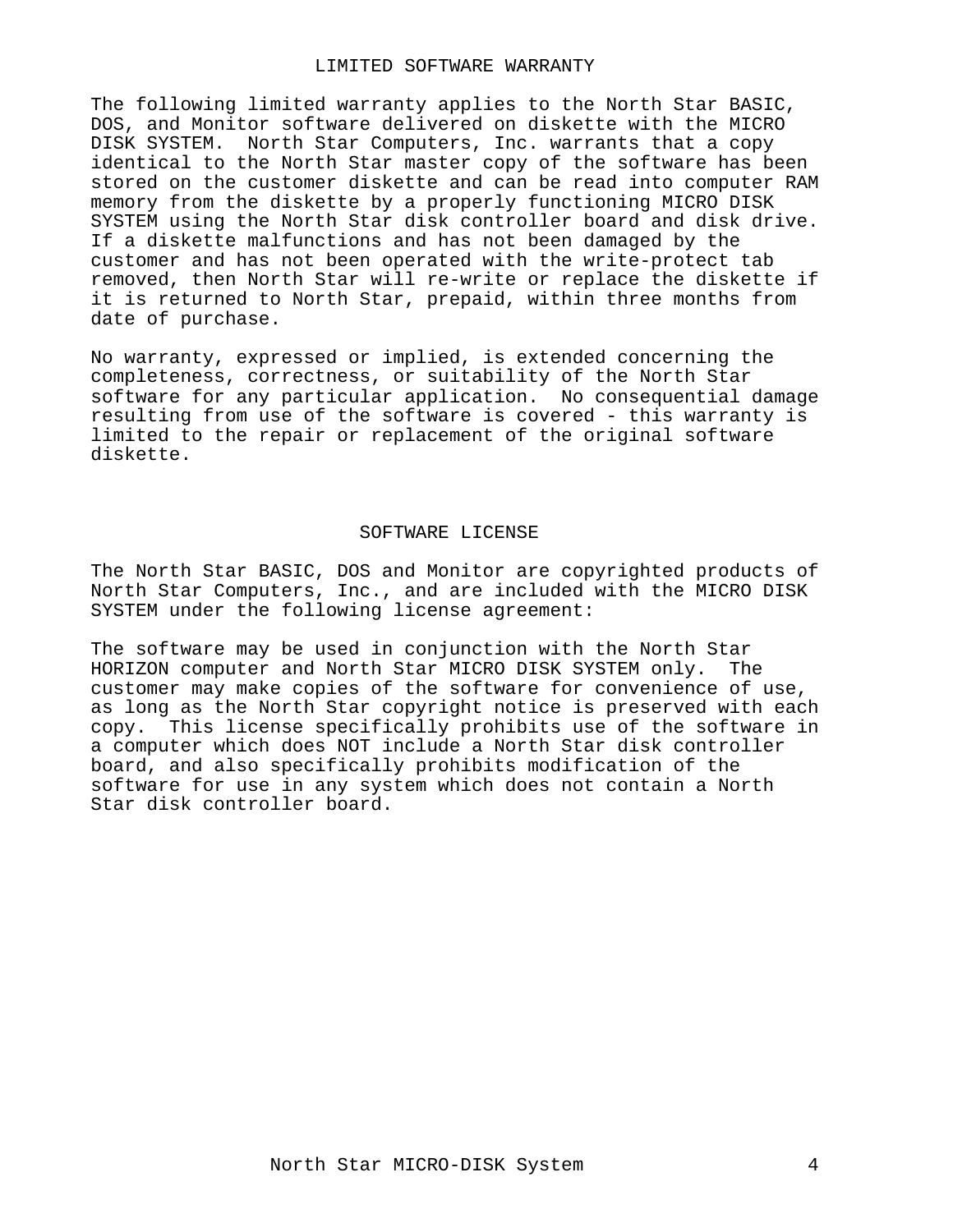# MDS SYSTEM PARTS

| $\mathbf 1$  | disk drive, Shugart SA-400 (double density) |
|--------------|---------------------------------------------|
| $\mathbf{1}$ | ribbon cable assembly diskette, blank       |
| $\mathbf 1$  | diskette, pre-recorded with software        |
| $\mathbf{1}$ | MDS-D Manual System Software Manual         |
| $\mathbf{1}$ | OEM Manual                                  |
| $\mathbf{1}$ | MDS controller with parts                   |
| $\mathbf{1}$ | MDS power board with parts                  |
| $\mathbf{1}$ | North Star name plate                       |
|              |                                             |

MDS CONTROLLER PARTS

| printed circuit board (5" x 10"), MDS-AD |
|------------------------------------------|
| 20-pin IC sockets                        |
| 16-pin IC sockets                        |
| 14-pin IC sockets                        |
| 34-pin cable connector header            |
| crystal, 4MHz                            |
| 1N4148 diodes                            |
| +5 volt regulators, 7805 or 340T-5       |
| +12 volt regulator, 78L12                |
| heat sinks, 6107B-14                     |
| $6 - 32x3/8$ " machine screws            |
| #6 lock washers                          |
| $6-32$ nuts                              |
|                                          |

Integrated Circuits

| 2            | 74LS00  |   | 74LS241                    |
|--------------|---------|---|----------------------------|
| $\mathbf 1$  | 74LS02  | 2 | 74LS253                    |
| 1            | 74LS08  |   | 74LS257                    |
| $\mathbf{1}$ | 74LS11  |   | 74LS273                    |
| 2            | 74LS14  |   | 74LS393                    |
| $\mathbf 1$  | 74LS32  |   | 7404                       |
| 6            | 74LS74  |   | 7438                       |
| 3            | 74LS109 |   | 74166 or 74LS166           |
| 3            | 74LS123 |   | DWE PROM (6301 or 82S129)  |
| $\mathbf{1}$ | 74LS138 |   | DSEL PROM (6301 or 82S129) |
| 4            | 74LS161 |   | DPGM PROM (6309)           |
| $\mathbf{1}$ | 74LS164 |   | LF356                      |
|              | 74LS174 |   | 3080                       |
|              |         |   |                            |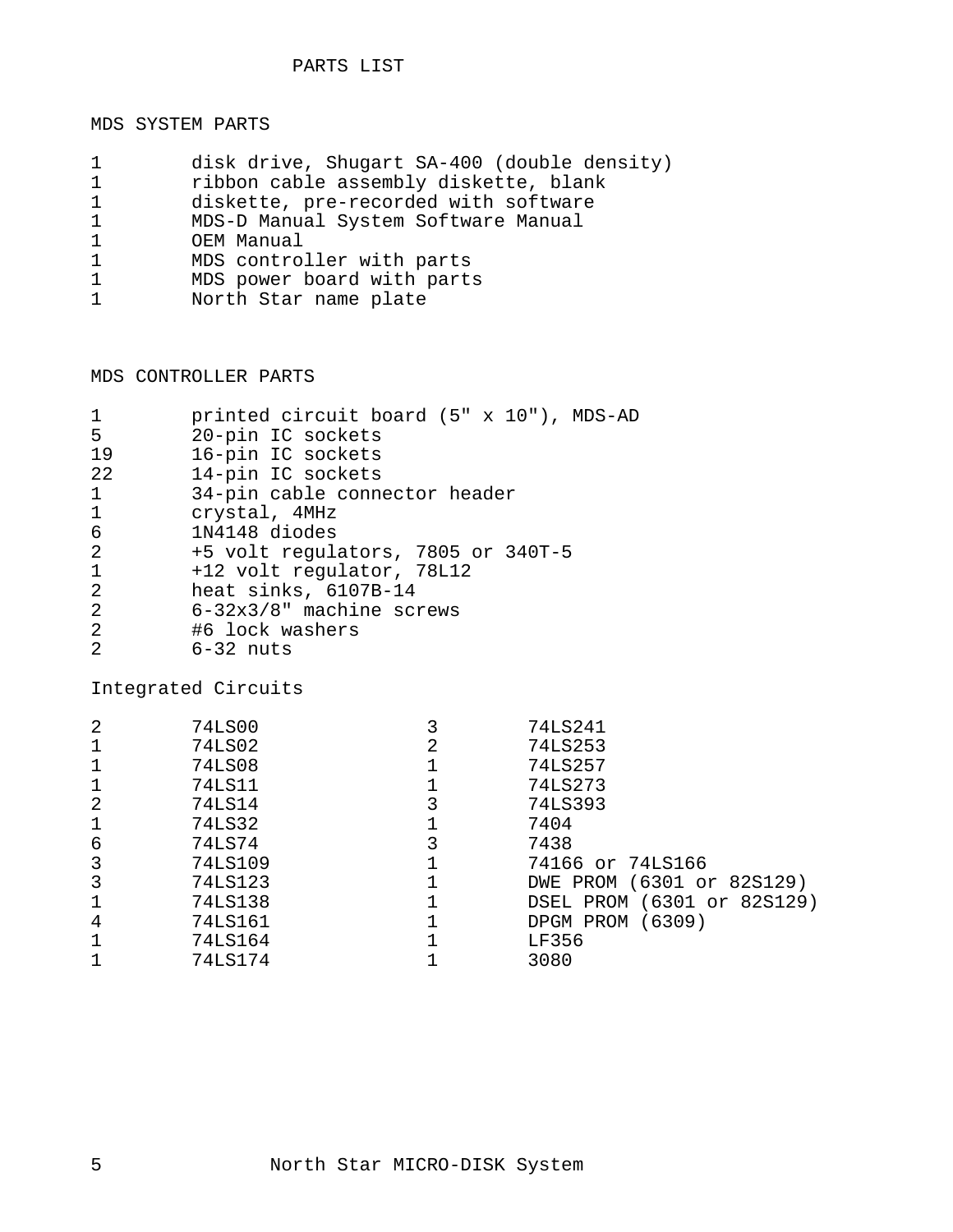# Capacitors

| 4  | 2.2uf             | tantalum         |
|----|-------------------|------------------|
| 2  | 6.8 <sub>uf</sub> | tantalum         |
|    | .01uf             | dipped mylar 10% |
| 3  | .022uf            | dipped mylar 10% |
|    | .047uf            | dipped mylar 10% |
|    | 33pf              | dipped mica 5%   |
| 1  | 100pf             | dipped mica 5%   |
| 2  | 200pf             | dipped mica 5%   |
| 2  | 330pf             | dipped mica 1%   |
|    | 470pf             | dipped mica 5%   |
| 1  | 47pf              | ceramic disk 20% |
|    | 100pf             | ceramic disk 20% |
| 1  | 330pf             | ceramic disk 20% |
| 18 | $.047$ uf         | ceramic disk     |

# Resistors

| $\mathbf{1}$ |  | 3.3 ohm $1/4W$ 5%    |              | $5.6K$ ohm $1/4W$ 5%  |               |  |
|--------------|--|----------------------|--------------|-----------------------|---------------|--|
| -5           |  | 150 ohm 1/4W 5%      | 1            | $6.19K$ ohm $1/4W$ 1% |               |  |
| $\mathbf{1}$ |  | 330 $ohm$ $1/4W$ 5%  | 2            | $6.8K$ ohm $1/4W$ 5%  |               |  |
| 4            |  | $470$ ohm $1/4W$ 5%  | 1            | $9.1K$ ohm $1/4W$ 5%  |               |  |
| 2            |  | 680 ohm 1/4W 5%      | $\mathbf{1}$ | $10K$ ohm $1/4W$ 5%   |               |  |
| 3            |  | $2.2K$ ohm $1/4W$ 5% | $\mathbf{1}$ | $13K$ ohm $1/4W$ 5%   |               |  |
| $\mathbf{1}$ |  | $3.3K$ ohm $1/4W$ 5% | $\mathbf{1}$ | $15K$ ohm $1/4W$ 5%   |               |  |
| $\mathbf{1}$ |  | 3.6K ohm 1/4W 5%     |              | 27K                   | ohm $1/4W$ 5% |  |

# MDS POWER BOARD PARTS

|              | printed circuit board, 3" x 5 1/2" |
|--------------|------------------------------------|
| 2            | capacitors, .047uf ceramic disc    |
|              | regulator, 7805 or 340T-5          |
| $\mathbf{1}$ | regulator, 7812 or LM340-12        |
| 1            | heat sink, 6030B                   |
| 3            | heat $sink$ , 690-3-B              |
| 3            | machine screws, $6-32x3/8$ "       |
| 3            | lock washers nuts, 6-32            |
| $\mathbf{1}$ | power plug                         |
| 4            | power plug pins                    |
| 1            | 4 conductor power cable, 5 feet    |
| -1           | strain relief bushing              |
| 2            | machine screws, $6-32x1$ $1/4$ "   |
| 2            | spacers                            |
|              | ground wire with terminals, 5 feet |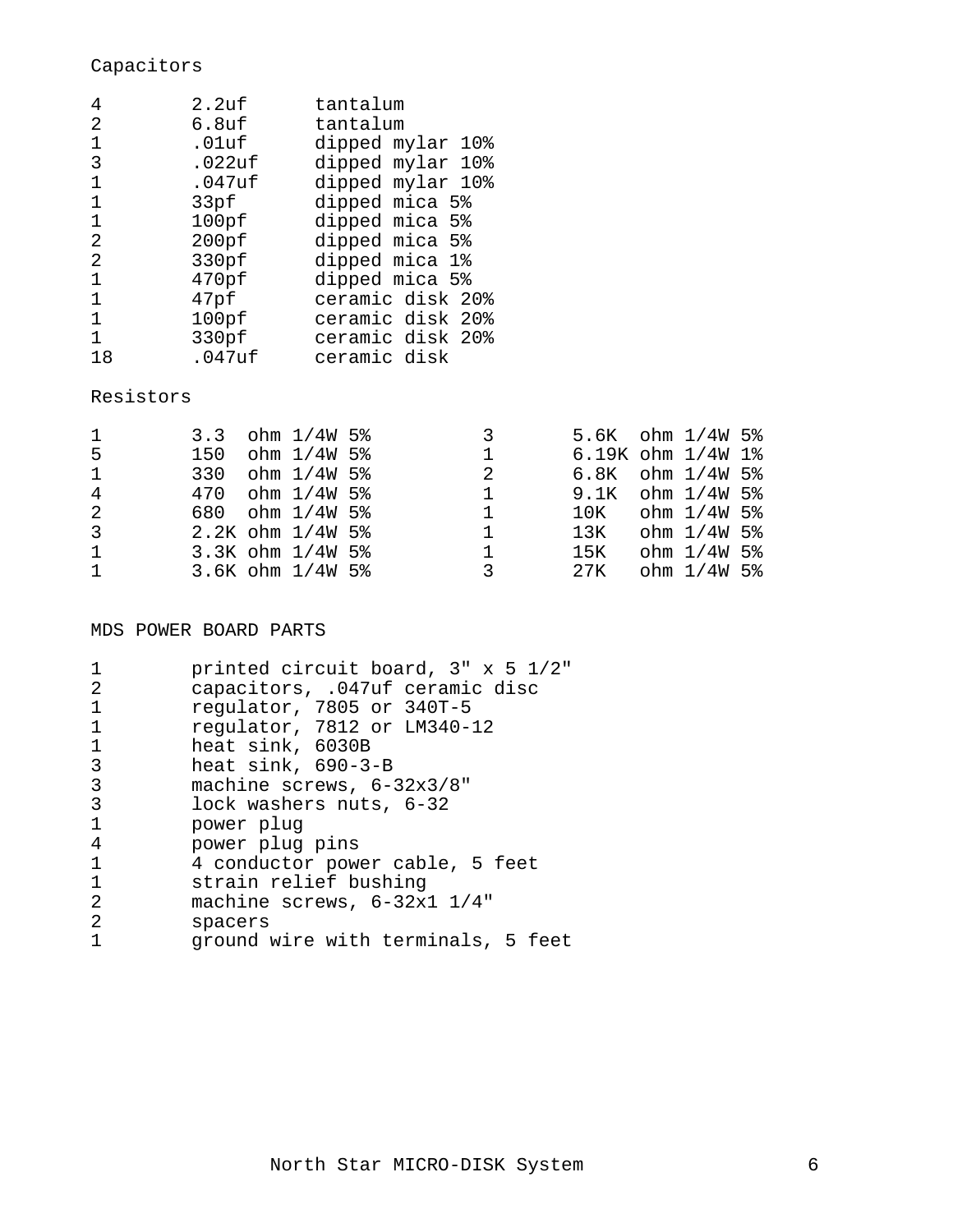|               | 115v cord set, 8 feet                 |
|---------------|---------------------------------------|
|               | strain relief bushing                 |
| $\mathbf{1}$  | fuse holder                           |
| $\mathbf 1$   | fuse, 1A 3AG                          |
|               | toggle switch                         |
| $\mathbf{1}$  | transformer                           |
| 1             | capacitor, 3000uf 30wvdc electrolytic |
| $\mathbf{1}$  | capacitor, 3500uf 15wvdc electrolytic |
| 2             | rectifier diodes, MR501 3A            |
| 2             | rectifier diodes, 1N4002 1A           |
| 2             | machine screws, $6-32x3/8$ "          |
| 2             | lock washers                          |
| $\mathcal{L}$ | nuts, 6-32                            |
|               | hook-up wire                          |

CABINET PARTS (MDS-CAB option)

| п.           | cabinet base plate    |
|--------------|-----------------------|
| $\mathbf{1}$ | cabinet cover         |
| 4            | stick-on rubber feet  |
| 4            | 6-32 flat head screws |
| 6            | 6-32 pan head screws  |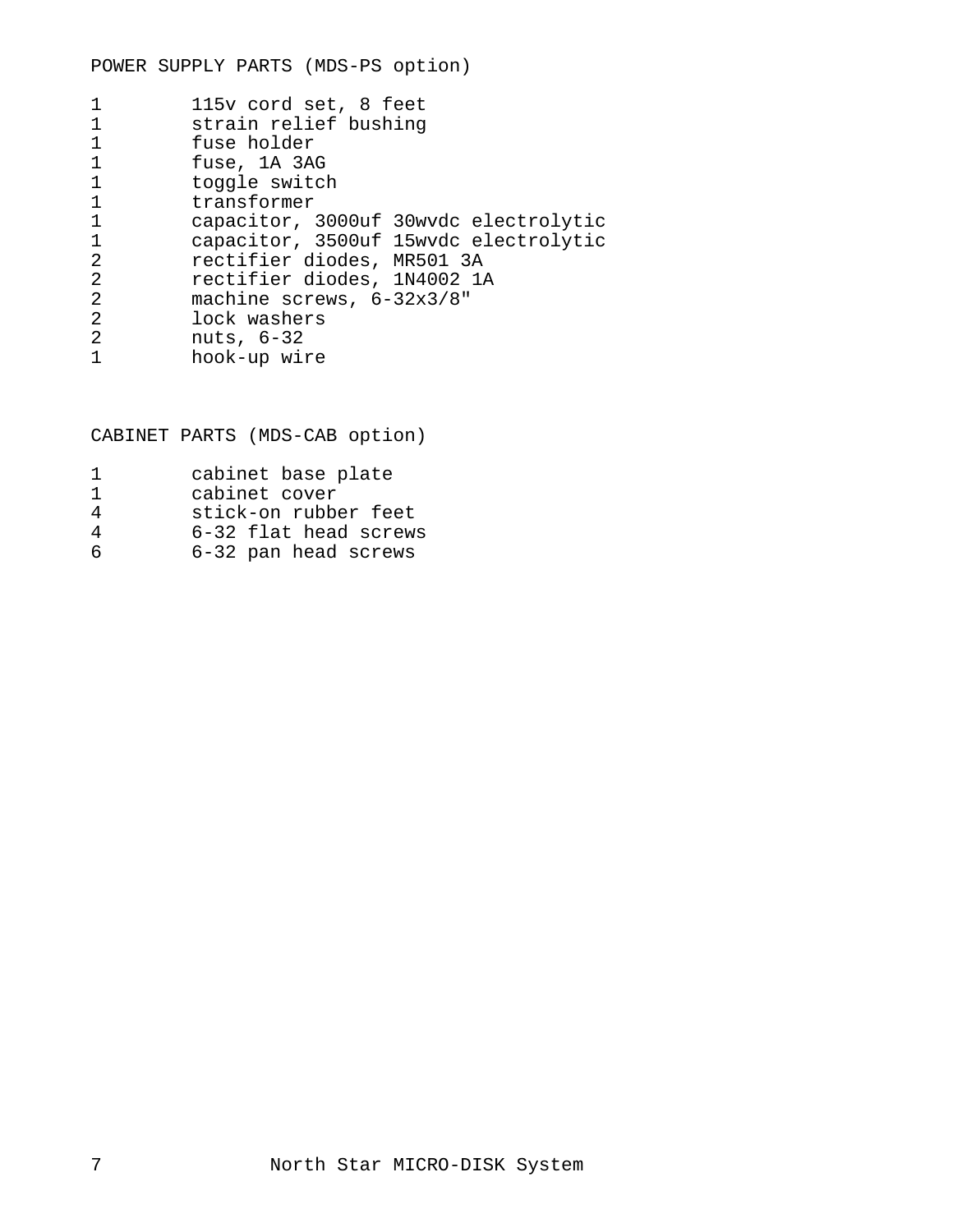#### ASSEMBLY INFORMATION

Read completely through each section before beginning the first instruction step of that section. Perform all operations in the sequence indicated. Read each step entirely, including any notes that accompany the step, before beginning to follow the step.

## WORK AREA AND TOOLS

Start with a clean, well-lit and well-ventilated area to work. The area should be large enough to accommodate the kit, tools, parts and assembly instructions. Suggested tools are: screwdrivers, needle-nose pliers, diagonal cutters, soldering iron, solder, and masking tape. A number of tests will require using a VOM (ohmmeter-voltmeter), or VTVM. Also highly desirable, but not necessary, are an IC inserter, a screw-holding screwdriver, an oscilloscope or logic probe, and an extender card. [Note that if you do not have an oscilloscope or logic probe, waveforms can be detected by one of the procedures described in Appendix 1.]

#### SOLDERING TIPS

For best results use a 15 to 25 watt soldering iron or an iron with a temperature controlled tip (approximately 700 degrees). The tip should be no wider than the solder pads on the printed circuit board. Use only a fine gauge rosin core solder (60/40 or 63/37). Do NOT use acid core solder as this can severely damage a printed circuit board. When soldering, keep the soldering iron tip on the pad just long enough for the solder to completely flow. If the solder does not draw up the wire then more solder is required. Do not use so much solder that it overflows the pad. If a solidified joint is not shiny, it may be a cold solder joint and should be remelted. The soldering iron tip should be cleaned frequently by wiping on a damp sponge

When you have completed assembly of a board, inspect it for unintended solder connections or "bridges", as well as unsoldered leads. After soldering, it is recommended that the rosin flux be removed from the board using flux remover, FREON or paint-thinner type solvent. This will make looking for soldering problems easier and give the board a clean, professional appearance.

# IC SOCKET INSTALLATION

Integrated circuit (IC) sockets can be installed by first inserting them into the printed circuit board, then placing another flat board over the IC sockets and finally turning over this sandwich. Be sure that each IC socket is inserted into the proper location and is oriented such that pin 1 of the socket corresponds to the pin 1 indication on the PC board layout legend. (Refer to figure 1A to identify pin 1 on an IC socket.) To solder IC sockets, first solder just two opposite corner pins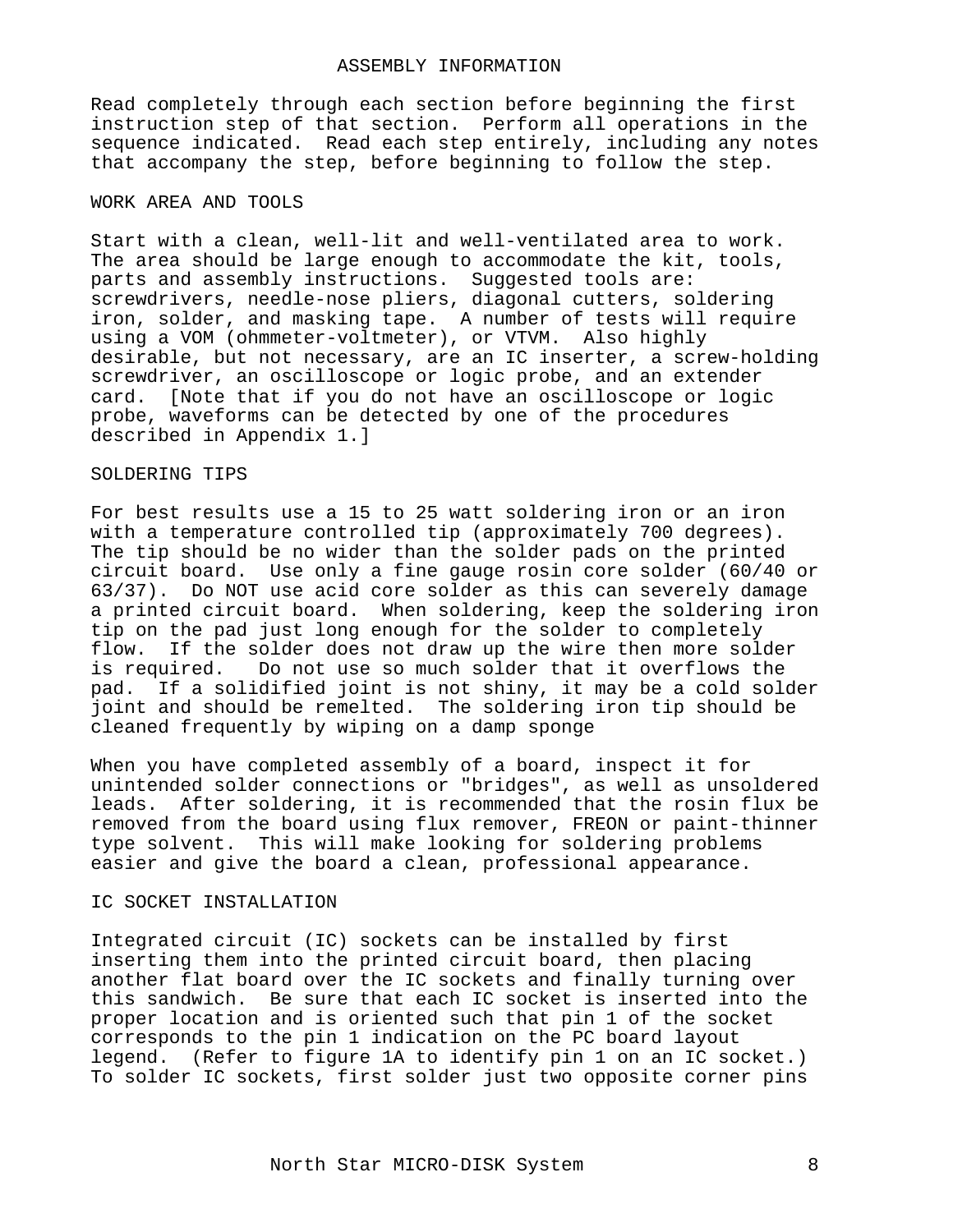for all sockets being installed. Then remelt the corner connections while applying pressure down on the board. This will remove any gaps that may be present between the IC sockets and the PC board. Finally, solder the remaining pins of the IC sockets.

## DIP HEADER SOLDERING

When making jumper connections on a DIP header, solder resistor or capacitor lead snippings between the leads to be connected. When more than two pins are to be connected together, bend a single wire so that it routes to each pin, and solder each pin once. Insert the header in an IC socket on a PC board to hold it during soldering. Overheating the pins with the soldering iron will melt the plastic of the header. If there are multiple jumpers on a header, make sure that no unintended connections are made by carefully routing the jumpers, or by insulating each jumper with some wire insulation.

# RESISTOR AND CAPACITOR INSTALLATION

To install resistors or capacitors, first make right angle bends in the leads to fit the PC board hole spacing. (Some capacitor leads are already appropriately spaced and do not need bending.) Then insert the leads as far as possible through the correct holes in the PC board and spread the leads slightly on the solder side of the board to keep the part in place. After a group of resistors or capacitors has been inserted, then solder the leads on the solder side of the board and snip off the excess leads as close to the board as possible. Use caution to avoid eye injury from flying bits of wire. Save the lead clippings for later use in making jumper connections.

#### PRINTED CIRCUIT BOARD LAYOUT

The white component layout legend is printed on the component side of a printed circuit (PC) board. All components are inserted from this side (component side) and soldered on the other side (solder side). Locations on the PC board are identified by two-character codes as marked on the board: a digit followed by a letter indicating the horizontal and vertical coordinates of the location. Note that in North Star kits, IC's can be found on styrene pads in positions corresponding to their intended locations on the PC board.

Pin numbering conventions for the S-100 edge pins are as follows: When viewing the component side of the board (with the pin edge facing down), pins 1,2, ..., 50 range from left to right. When viewing the solder side of the board, pins 100, 99, ..., 51 range from left to right.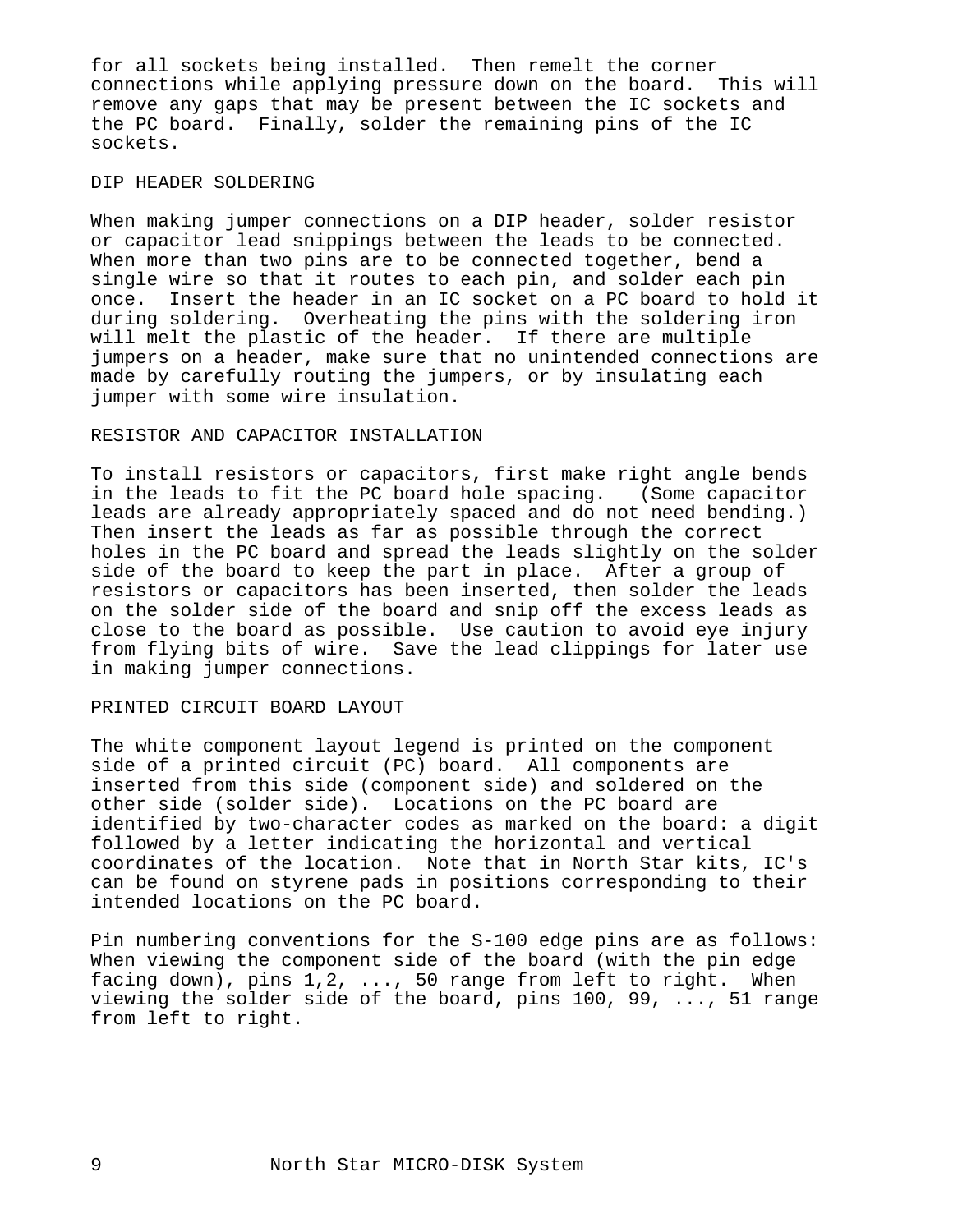

Figure 1A. Identification and orientation of components.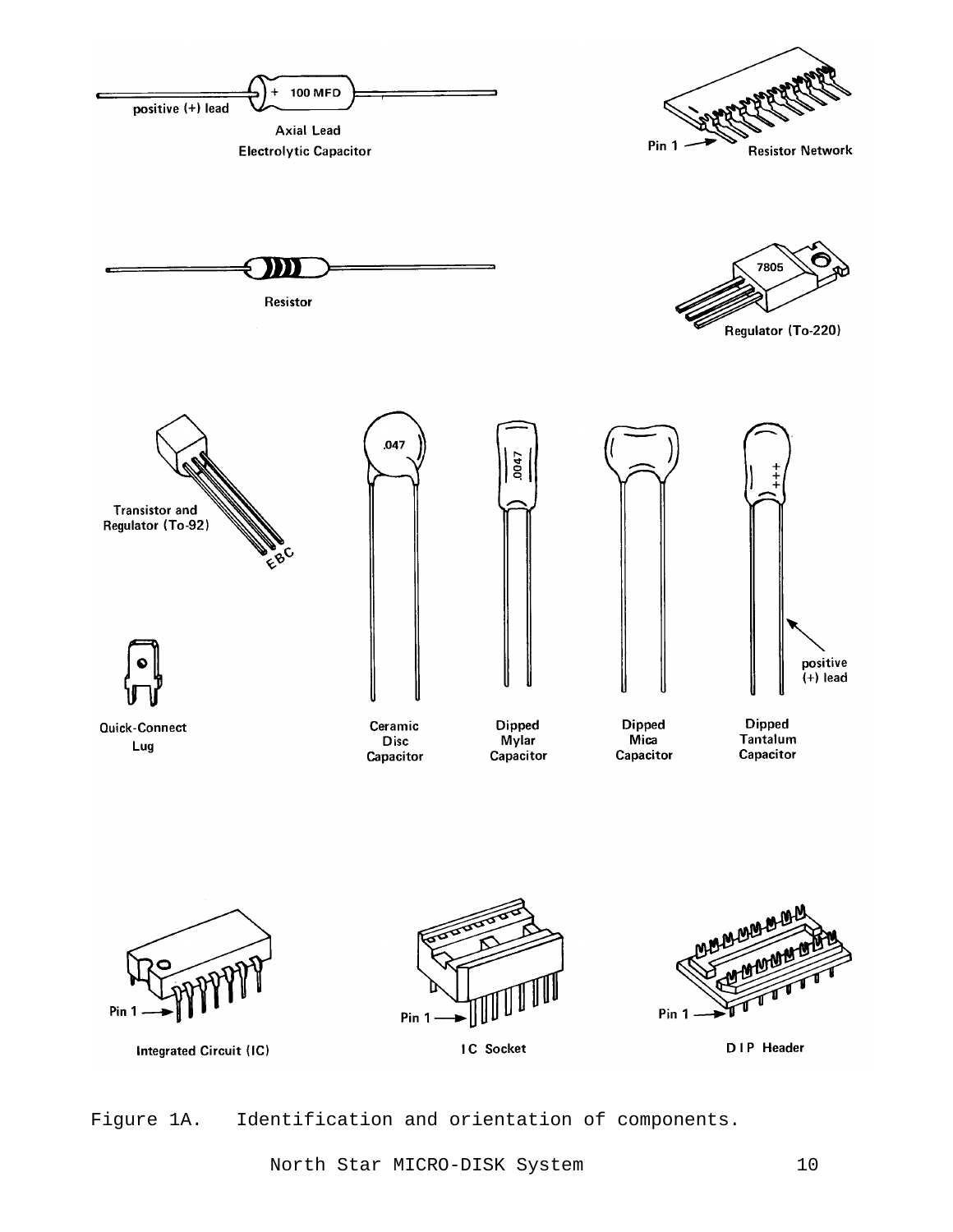DISK CONTROLLER BOARD ASSEMBLY

For best results, assemble the MDS controller using the following steps.

NOTE: Orient the board with the edge connector toward you and the heat sink area to the left. The component side is now up. The silk screen legend is on the component side.

- A1. Insert and solder the 5 twenty-pin IC sockets at locations 7D, 8D, 9D, 10D, and 11D, following the procedure given in the Assembly information section. Orient them as shown on the layout legend with pin 1 toward the bottom of the board.
- A2. Similarly, install the 19 sixteen-pin IC sockets. A sixteen-pin socket is used at location 1A. The two 8-pin IC's will be inserted into this socket.
- A3. Similarly, install the 22 fourteen-pin IC sockets.
- A4. Install and solder the 31 resistors in the locations indicated by the layout legend. The hole spacing for all the resistors is .5 inches.

| Resistor   | Location       | Value    | Size | Color-code      |
|------------|----------------|----------|------|-----------------|
| R1         | 1A             | 3.3K     | 1/4W | org-org-red     |
| R2         | 1В             | 3.3      | 1/4W | org-org-gld     |
| R3         | 1 <sup>C</sup> | 5.6K     | 1/4W | grn-blu-red     |
| R4         | 2А             | 27K      | 1/4W | red-vio-org     |
| R5         | 2A             | 27K      | 1/4W | red-vio-org     |
| R6         | 2В             | 5.6K     | 1/4W | grn-blu-red     |
| R7         | 2В             | 6.19K 1% | 1/4W | blu-brn-wht-brn |
| R8         | 2B             | 2.2K     | 1/4W | red-red-red     |
| R9         | 3A             | 470      | 1/4W | yel-vio-brn     |
| <b>R10</b> | ЗA             | 470      | 1/4W | yel-vio-brn     |
| R11        | 3A             | 5.6K     | 1/4W | grn-blu-red     |
| R12        | 3A             | 3.6K     | 1/4W | org-blu-red     |
| R13        | 3C             | 6.8K     | 1/4W | blu-gry-red     |
| R14        | 3C             | 13K      | 1/4W | brn-org-org     |
| <b>R15</b> | 3C             | 27K      | 1/4W | red-vio-org     |
| R16        | 3C             | 6.8K     | 1/4W | blu-gry-red     |
| R17        | 4B             | 2.2K     | 1/4W | red-red-red     |
| R18        | 14A            | 680      | 1/4W | blu-gry-brn     |
| R19        | 4A             | 9.1K     | 1/4W | wht-brn-red     |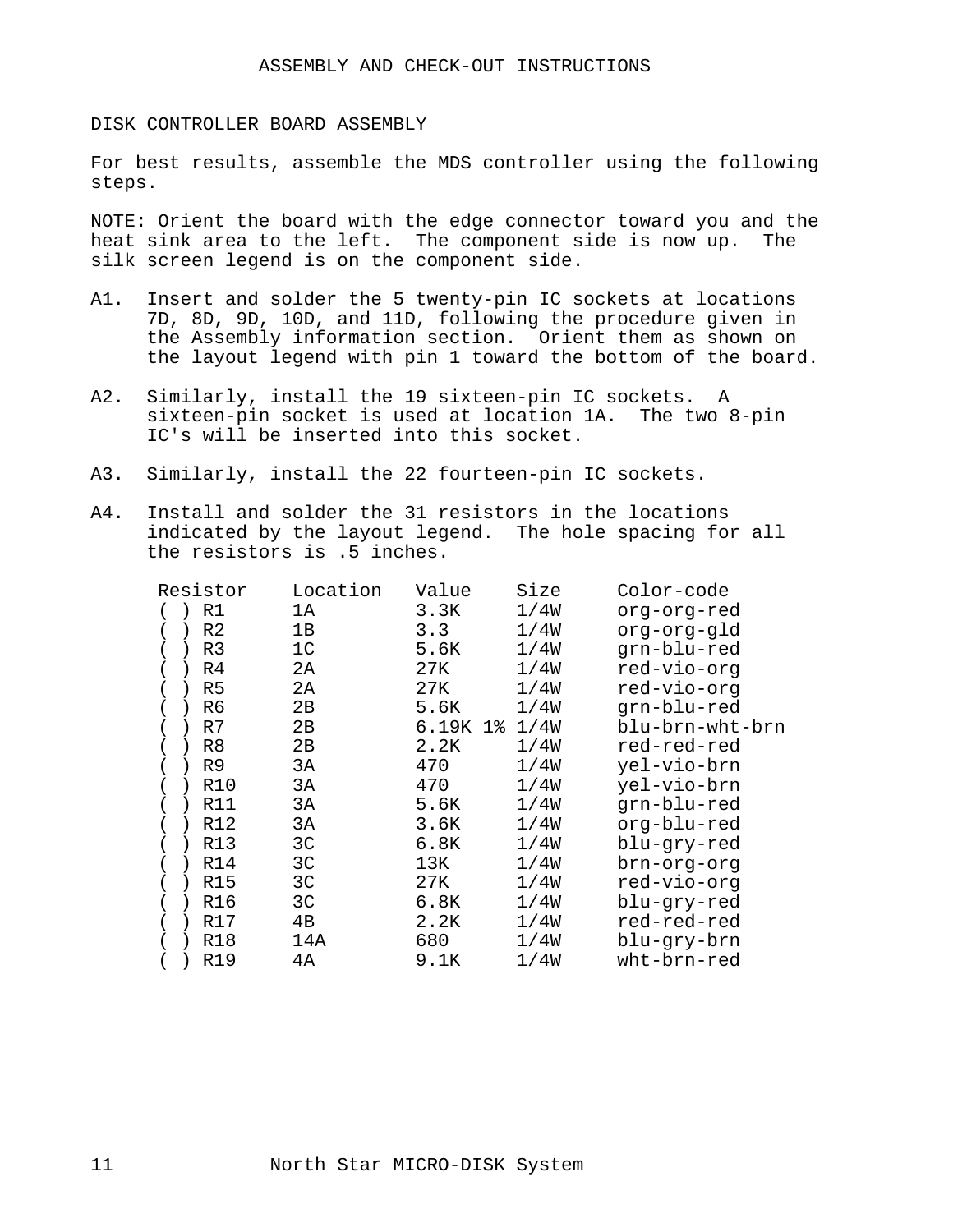|  | R <sub>20</sub>  | 5A  | 10K  | 1/4W | brn-blk-org |
|--|------------------|-----|------|------|-------------|
|  | R21              | 5D  | 470  | 1/4W | yel-vio-brn |
|  | R22              | 6A  | 15K  | 1/4W | brn-grn-org |
|  | R <sub>2</sub> 3 | 6D  | 2.2K | 1/4W | red-red-red |
|  | R24              | 6D  | 330  | 1/4W | org-org-brn |
|  | R <sub>25</sub>  | 14A | 680  | 1/4W | blu-gry-brn |
|  | R26              | 11B | 470  | 1/4W | yel-vio-brn |
|  | R <sub>27</sub>  | 12A | 150  | 1/4W | brn-grn-brn |
|  | R28              | 12A | 150  | 1/4W | brn-grn-brn |
|  | R <sub>29</sub>  | 12A | 150  | 1/4W | brn-grn-brn |
|  | R30              | 14A | 150  | 1/4W | brn-grn-brn |
|  | R31              | 14A | 150  | 1/4W | brn-grn-brn |

A5. Insert and solder the 39 capacitors in the locations indicated by the layout legend. The tantalum capacitors have polarity, so care must be taken to insert the positive lead in the hole marked with a plus sign. The "+" lead of tantalum capacitors is marked with a "+" sign. Some capacitors are marked with a 3-digit code consisting of two significant digits followed by a power of ten expressed in picofarads. Thus, 223 means 22000pf or .022uf and 331 means 330pf. These alternate capacitor markings are given below in parentheses after the capacitor value.

| Capacitor                                           | Location Value |                           | Type         |
|-----------------------------------------------------|----------------|---------------------------|--------------|
| $)$ C1                                              | 1 <sup>C</sup> | 6.8uf                     | tantalum     |
| C2<br>$\left( \begin{array}{c} \end{array} \right)$ | 1 <sup>C</sup> | 2.2uf                     | tantalum     |
| C <sub>3</sub><br>$\rightarrow$                     | 1D             | $6.8$ uf                  | tantalum     |
| C <sub>4</sub><br>$\rightarrow$                     | 1D             | 2.2uf                     | tantalum     |
| ) C5                                                | 2D             | 2.2uf                     | tantalum     |
| C <sub>6</sub><br>$\lambda$                         | 2D             | 2.2uf                     | tantalum     |
| C7                                                  | 1A             | .047uf(473)               | dipped mylar |
| ) C8                                                | 1B             | 100pf(101)                | dipped mica  |
| C9<br>$\rightarrow$                                 | 1 <sup>C</sup> | .022uf(223)               | dipped mylar |
| $)$ $C10$                                           | 2A             | $.01$ uf (103)            | dipped mylar |
| C11                                                 | 2B             | 330pf(331) 1% dipped mica |              |
| C12                                                 | 3C             | 200pf(201)                | dipped mica  |
| ) C13                                               | 3B             | .022uf(223)               | dipped mylar |
| C14                                                 | 3B             | 200pf(201) dipped mica    |              |
| C15                                                 | 4A             | 330pf(331) 1% dipped mica |              |
| C16                                                 | 5A             | .022uf(223)               | dipped mylar |
| C17                                                 | 5D             | 330pf(331)                | ceramic disc |
| ) C18                                               | 5D             | 47pf                      | ceramic disc |
| C19<br>$\lambda$                                    | 11B            | 100pf(101)                | ceramic disc |
| C20                                                 | 15A            | 33pf                      | dipped mica  |
| C21<br>$\mathcal{L}$                                | 15A            | 470pf(471)                | dipped mica  |

The remaining eighteen .047uf(473) or .05uf(503) ceramic disc capacitors are bypass capacitors and should be installed in the oval capacitor locations marked with asterisks (\*) on the layout legend.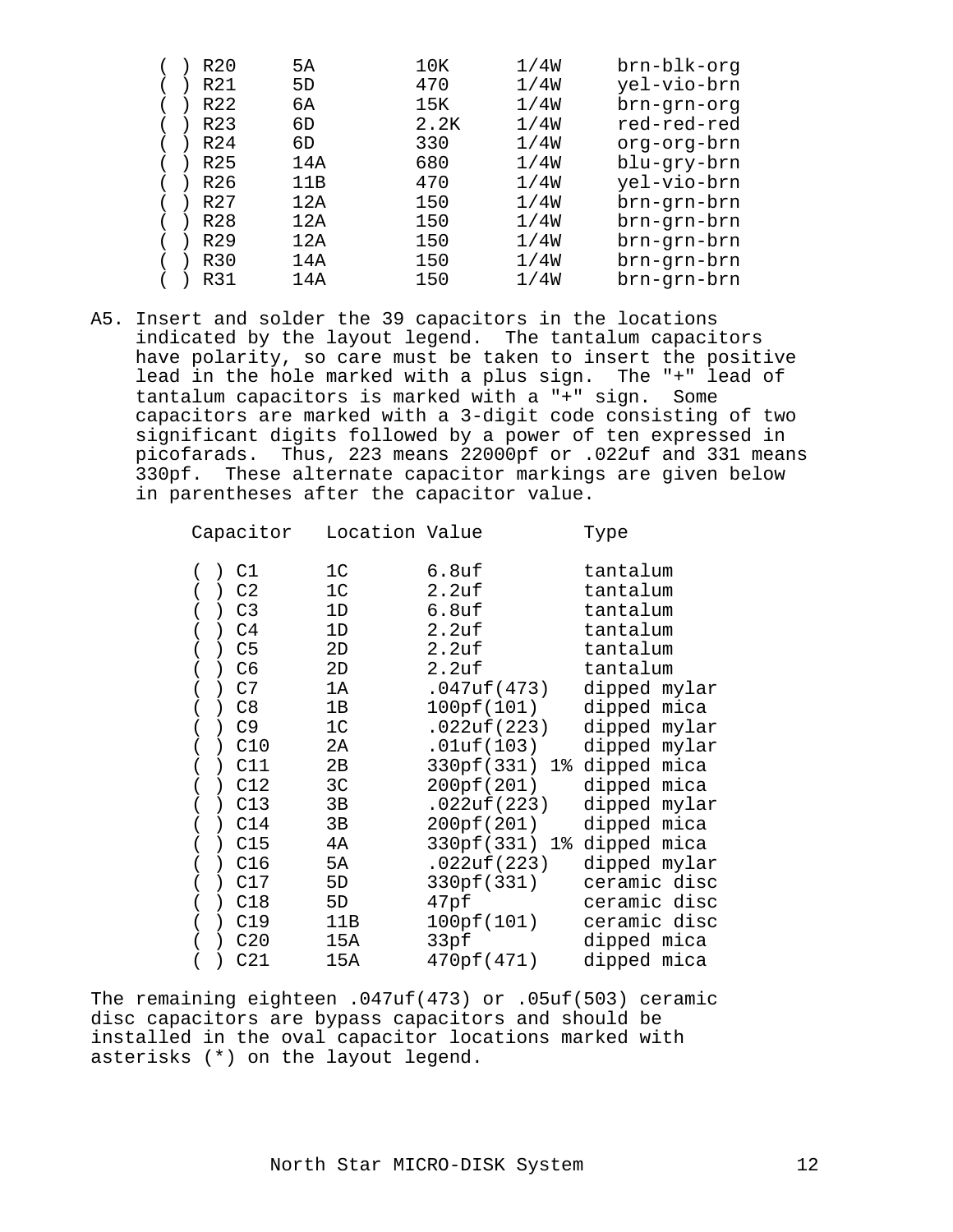A6. Insert and solder the six 1N4148 diodes at the locations indicated by the layout legend. The end of the diode marked with a band is the cathode end and must be oriented as indicated by the layout legend.

| Diode | Location | Orientation   |
|-------|----------|---------------|
| ( ) 1 | 2A       | band at left  |
| ( ) 2 | 2A       | band at right |
| ( ) 3 | 2A       | band at left  |
| ( ) 4 | 2A       | band at right |
| ( ) 5 | 3A       | band at right |
| ( ) 6 | 3A       | band at left  |
|       |          |               |

- A7. Insert and solder the crystal at location 15A. Bend the leads so that the crystal will lie parallel with the PC board. In addition to the two leads, the crystal should be strapped to the PC board with a piece of clipped resistor lead which is soldered to the pads on either side of the crystal case.
- A8. Install each of the two heat sinks and 5 volt regulators at locations 1C and 1D as follows. Bend down the three leads of the 5 volt regulator 90 degrees such that the leads go into the correct holes while the machine screw holes line up. Don't solder yet. Fasten the heat sink and regulator to the PC board so that the following sequence results from bottom to top: 6-32 machine screw head, PC board, heat sink, regulator, lock washer, and nut. Tighten the machine screw. Now solder the regulator leads.

 NOTE: Heat sink grease may be used though it is not generally needed. Don't tighten the machine screw too tight or you will crack the PC board.

- A9. Install the 12 volt 78L12 regulator (Q3) near location 2B, orienting the regulator so that the flat edge corresponds to the flat edge indicated on the layout legend.
- A10. Install and solder the 34-pin cable connector header (J2). The right angle bent pins should be inserted into the PC board and the straight ends of the pins should be pointing toward the top of the board.
- All. Be sure the power is off and then plug the disk controller board into a computer motherboard 100-pin connector. Be sure the board is properly seated in the connector and then turn on the power. Check for +5 volts ±5% (with reference to the ground plane at the left of the board) at 3C pin 16 and at 2C pin 14. Check for +12 volts ±5% at location 1A at pin 7 of both the LF356 and the 3080. Turn off the power and remove the disk controller from the motherboard.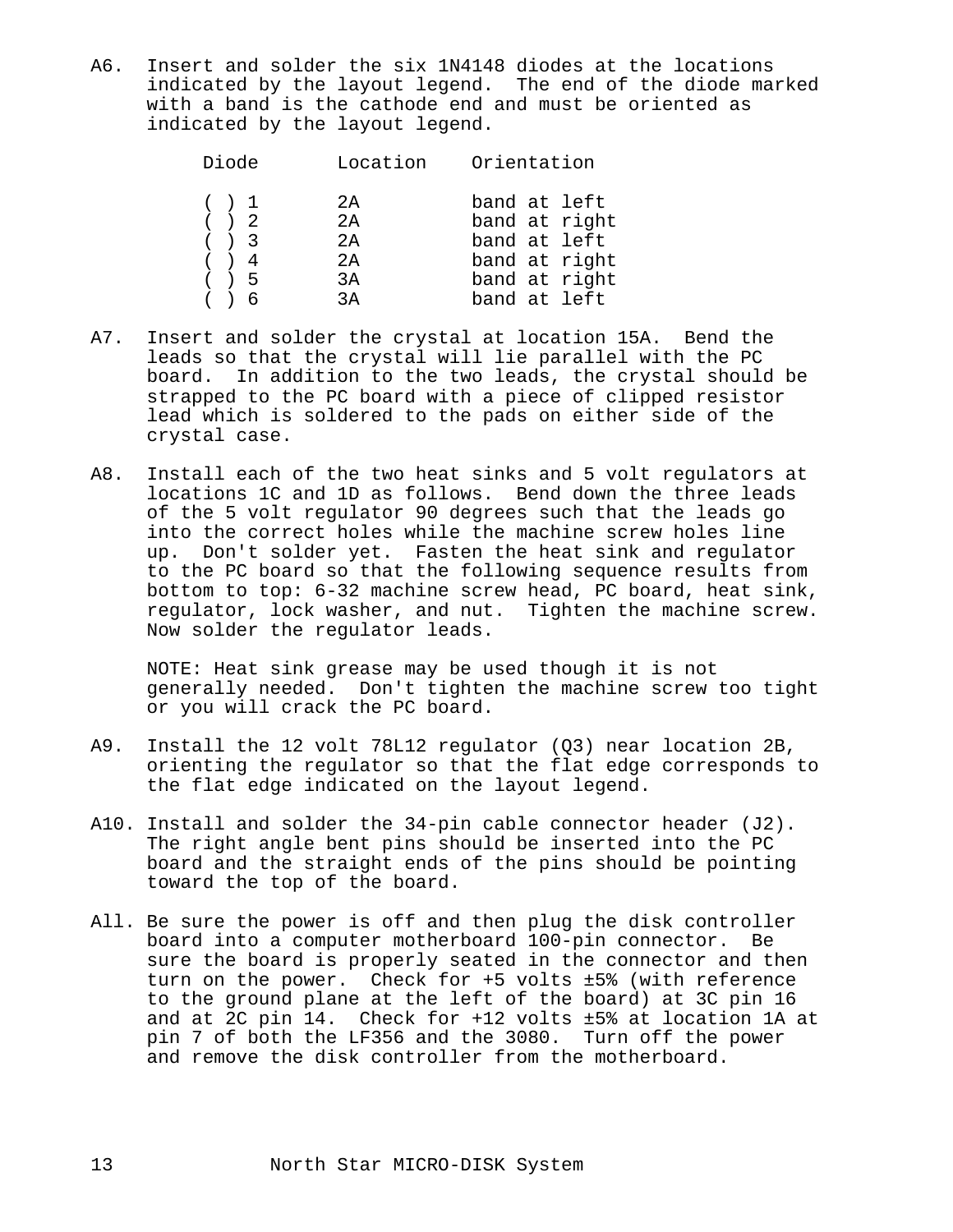If the voltage was not as indicated, locate and correct the problem before going on.

A12. Install all 47 IC's in the locations indicated on the layout legend, being careful to use the correct orientation. All the IC's should be oriented the same way, with pin 1 toward the bottom. Be sure all the IC pins are in the socket holes and not bent under the IC and not outside the socket.

The three PROM's can be identified as follows:

| Layout Name |     | Location<br>PROM Type |           | PROM Label |
|-------------|-----|-----------------------|-----------|------------|
| DWE         | 4C. | 6301                  | $DWE - Y$ |            |
| DSEL        | 11C | 6301                  | DSEL-xx-y |            |
| DPGM        | 9D. | 6309                  | DPGM-xx-y |            |

 xx=two high order HEX digits of PROM origin y =version number

 The labels on the PROM's for the standard version #l are DWE-1, DSEL-E8-1, and DPGM-E8-1.

The disk controller board is now completely assembled. Proceed to the checkout section.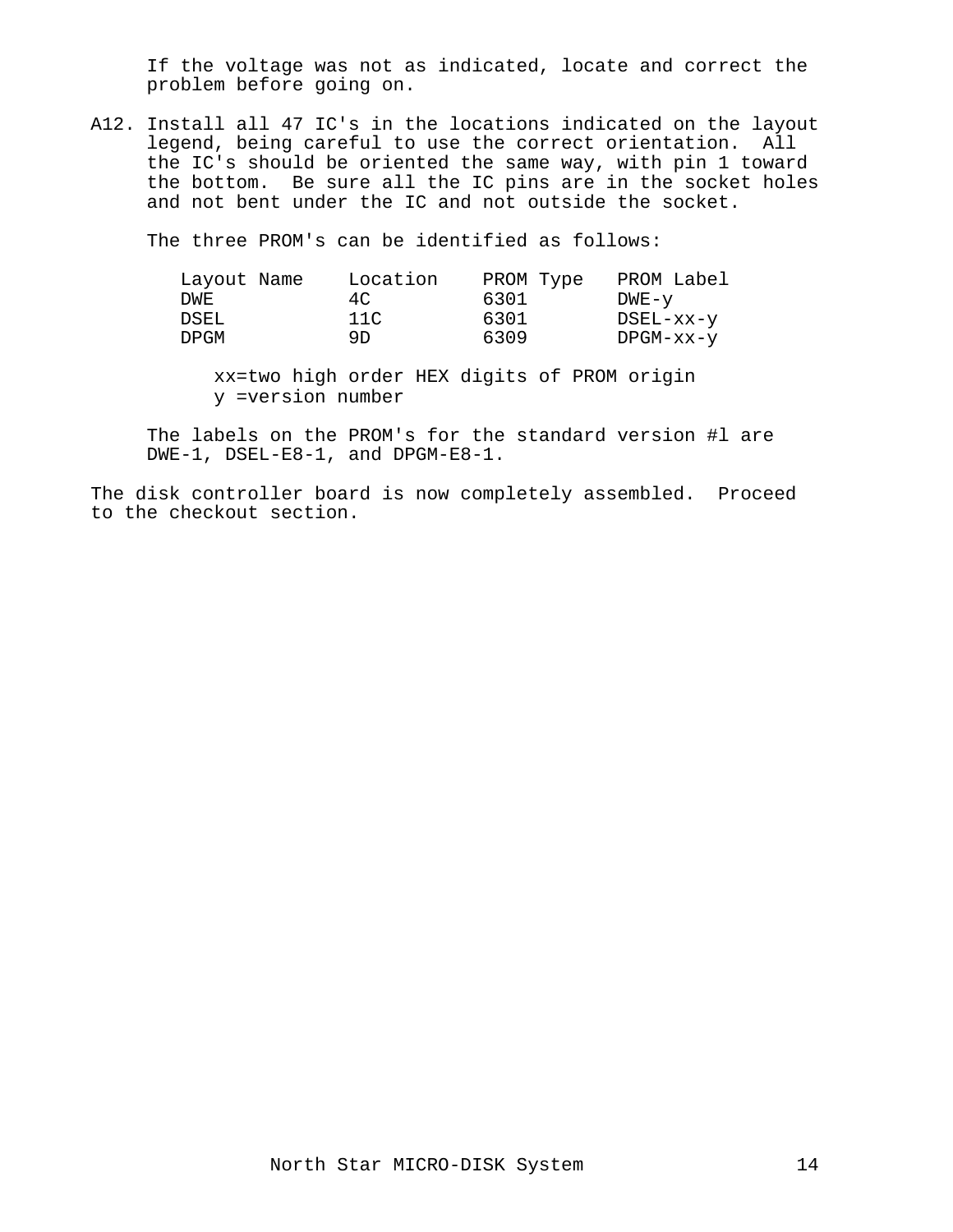The following checkout procedure may be followed for a newly assembled board. However, you may choose to skip this section and return to it later only if the disk controller does not seem to be operating correctly. It can also be used to diagnose problems in previously operational boards.

The following terms are used in specifying expected test results:

| GND   | ground, 0 volts DC                               |
|-------|--------------------------------------------------|
| LOW   | logic zero, 0-.7 volts, normally about 3 volts   |
| HIGH  | logic one, 2.4-5.0 volts, normally about 3 volts |
| $+5V$ | +5 volts from power supply                       |
| AC    | Signal with pulses (as opposed to DC signal)     |

When referring to the name of a signal from the schematic drawings, if the signal is identified with a bar over its name, then the name is followed by a slash (e.g., STORE/) in the checkout instructions. When describing an AC pulse, the notation (±W,P) refers to a positive or negative pulse with a width of W appearing with a period of P. For example, a positive pulse with width 120 nanoseconds appearing every 25 microseconds would be described as (+120ns,25us). See Appendix 1 for details on how to detect pulse signals.

If an oscilloscope will be used to test the board, a "scope ground" may be installed by soldering a "bridge" of jumper wire between the two PC board holes that connect edge connector pins 50 and 100 near location 12D. Note that either of the two regulator machine screws can also be used for ground test points.

C1. With the computer power off, install only the disk controller board into the motherboard. The ribbon cable should not be plugged into the board. Turn on the computer power and check for the following counter timing signals:

| 15B pin 12<br>LCLK/<br>AC, 500ns square wave               |  |
|------------------------------------------------------------|--|
|                                                            |  |
| 6A pin 11<br>CC <sub>3</sub><br>AC, 8.us square wave       |  |
| 7A pin 11<br>AC, 128us square wave (some jitter)<br>CC6    |  |
| 8A pin 11<br>CC11<br>AC, 2ms square wave (some jitter)     |  |
| 9A pin 11<br>CC15<br>AC, 32ms square wave (some jitter)    |  |
| $15C$ pin $6$<br>SC <sub>03</sub><br>AC, 500ms square wave |  |
| 3D pin 6<br>AC, 8.3sec square wave<br>(no name)            |  |
| 6C pin 11<br>$AC, (+8.3sec, 33sec)$<br>AUTO-OFF            |  |

 If the signals are not as listed then refer to the schematic drawings and trace backwards to locate and correct the problem.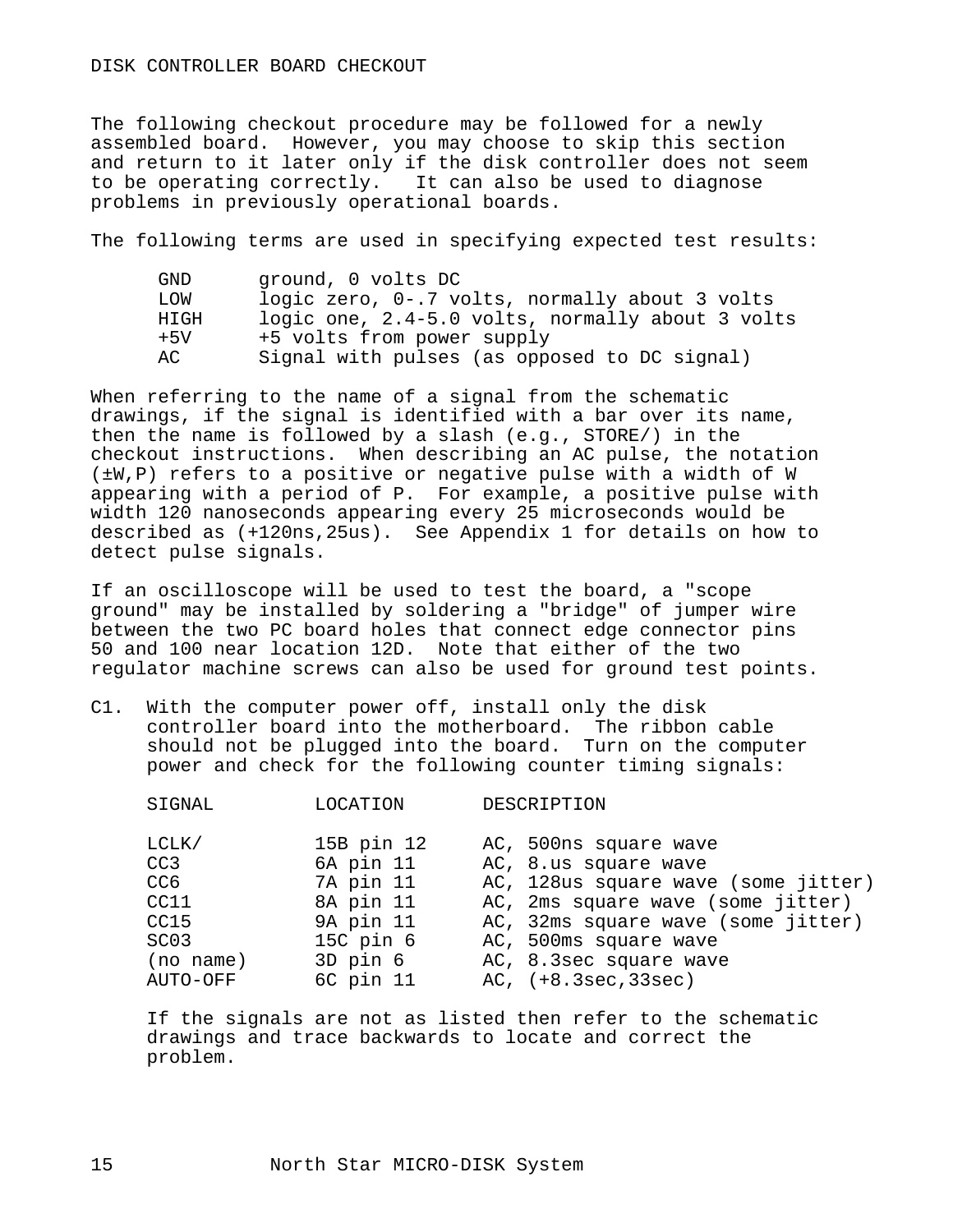- C2. This step will check the write circuitry while simulating writing a continuous stream of "one" data bits in single density format during each sector.
	- A. With the computer power off, remove the disk controller board from the motherboard.
	- B. Remove the 74LS74 IC from location 14C, bend out pin 9 of the IC, and re-insert the IC so that pin 9 is outside the IC socket and does not make contact with IC socket pin 9.
	- C. Connect a clip lead between cable connector (J2) pin 22 and pin 30. If you do not have a clip lead, then tack solder a wire on the solder side of the board between 13B pin 11 and 14B pin 13.
	- D. With the computer power off, install only the disk controller board and the processor board into the motherboard, and turn the computer power on.
	- E. Check the following signals while the computer reset switch is depressed (hold depressed with a rubber band):

| SIGNAL                                                            | LOCATION                                                                 | DESCRIPTION                                                                                                                                                                           |
|-------------------------------------------------------------------|--------------------------------------------------------------------------|---------------------------------------------------------------------------------------------------------------------------------------------------------------------------------------|
| WR-SHIFT/<br>$LD-WSR/$<br>WS7<br>WS10<br>WRITE PULSE<br>(no name) | 6D pin 6<br>6D pin 15<br>6D pin 13<br>5C pin 15<br>3C pin 5<br>3C pin 13 | $AC, (-lus, 8us)$<br>$AC, (-8us, 64us)$<br>AC, (-96us, 32ms) i.e. mostly HIGH<br>AC, (-96us, 32ms) i.e. mostly HIGH<br>AC, $(+approx 600-700ns, 4us)$<br>AC, (+approx 600-700ns, 4us) |
| READ DATA                                                         | 14B pin 12                                                               | AC, (+approx 600-700ns, 4us)                                                                                                                                                          |

 If the signals are not as listed then refer to the schematic drawings and trace backwards to locate and correct the problem.

C3. This step will check the read circuitry while simulating reading a continuous stream of zero" data bits in double density format during each sector. If using a scope to check signals then sync positive on 13C pin 9. Continue with the same setup as in the previous step. Check the following signals while the computer reset switch is depressed.

| SIGNAL  | LOCATION      | DESCRIPTION                                                                  |
|---------|---------------|------------------------------------------------------------------------------|
| WINDOW  | $13C$ pin $9$ | "Window", HIGH for 96us then LOW                                             |
| RE      | 5B pin 6      | "Read Enable", goes HIGH at 480us                                            |
| ACOUIRE | 5A pin 5      | "Acquire Phase of Incoming Signal",<br>goes HIGH with RE, duration 100-150US |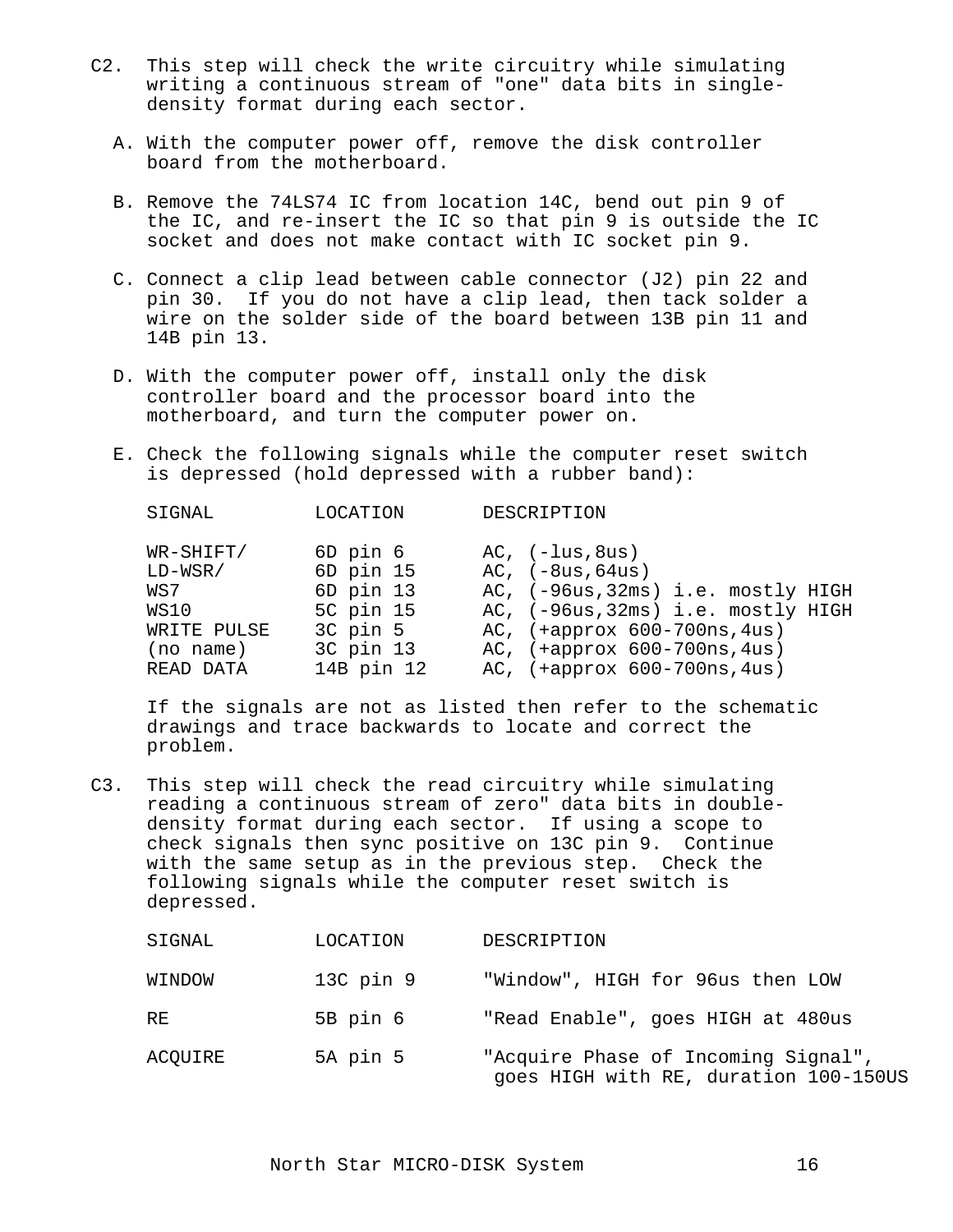| 2BR         | 3B pin 5                                | "Twice Bit Rate", low at first,<br>4us square wave for 32us when RE<br>goes high, then 2us square wave |
|-------------|-----------------------------------------|--------------------------------------------------------------------------------------------------------|
| DDI         | 4B pin 9                                | "Double-Density Indicator",<br>goes HIGH at 512us (32us after RE)                                      |
| HE.         | 14C pin 5                               | "Hunt Enable", goes HIGH at 7361                                                                       |
|             | OP-AMP-OUTPUT Right side R7 See Note 1. |                                                                                                        |
| DATA WINDOW | 4D pin 5                                | May begin either HIGH or LOW,<br>then 4us square waves after RE                                        |
| WIND DATA   | 4D pin 9                                | "Separated Data", always LOW<br>except for 8 extremely narrow<br>pulses at ACQUIRE                     |
| RSn         |                                         | 15D pins 3,4,5, "Read Shift Register", all<br>6, 10, 11, 12, 13 outputs always LOW                     |
| <b>BODY</b> | 5B pin 10                               | LOM                                                                                                    |

 Note 1: Initializes during WINDOW by slewing to +5 volts. During ACQUIRE there will be numerous small positive or negative pulses (phase corrections). A DC shift of less than 1/4 volt may be seen at this time if a frequency adjustment occurs. The resultant DC level should remain until the next WINDOW pulse.

 Note 2: The two op-amp (LF356) inputs are very high impedance and attempts to obseve them with a scope probe can affect the circuit.

 A. Remove the 74LS74 IC at location 4D, lift pin 9 of the IC, and re-insert the IC so that pin 9 is not inserted in the IC socket. Then, with the computer reset switch depressed, check of the following signals:

| SIGNAL     | LOCATION  | DESCRIPTION                                   |
|------------|-----------|-----------------------------------------------|
| BODY       | 5B pin 10 | Goes HIGH at 780us                            |
| SYNC BLANK | 1B pin 13 | pulse beginning at 780us,<br>duration 38-50us |

 B. Re-insert the pins of the IC's at locations 14C and 4D into their IC sockets and remove the clip lead or soldered wire.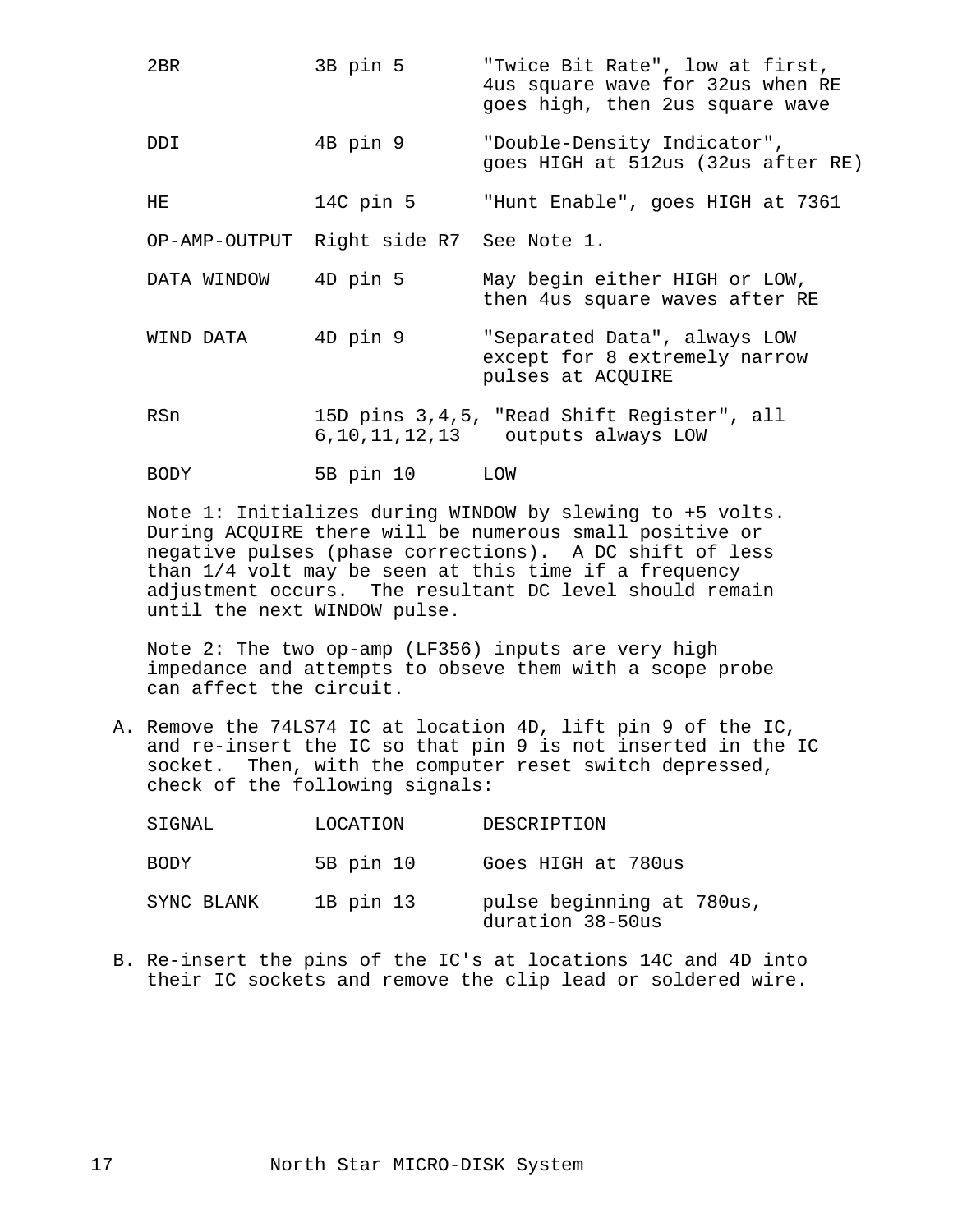There are a number of configuration options possible on the disk controller board that are specified by wiring jumpers on the board. The desired configuration should be wired according to the following instructions before the board is used.

- Jl. Signal grounding. The "G" jumper below location 5D is normally installed when the disk controller is used in a HORIZON. If the disk controller is to be used in another S- 100 bus computer, then the "G" jumper should be installed only if motherboard signal 61 is used as ground in that computer.
- J2. Automatic motor off time. Normally, the disk drive motor(s) will turn off 9.6 seconds after the last disk activity. If some other automatic motor off delay time is desired, then cut the traces at location 2D on the solder side of the PC board which connect "C" to"2" and "D" to "1". Then connect two jumper wires on the component side of the PC board at location 2D according to the following table:

| DELAY TIME     | FIRST<br>JUMPER. | SECOND<br>JUMPER. |
|----------------|------------------|-------------------|
| 3.2 seconds    | Connect D to 3   | Connect 2 to 1    |
| 6.4 seconds    | Connect C to 3   | Connect 2 to 1    |
| 9.6 seconds    | Connect C to 2   | Connect D to 1    |
| 12.8 seconds   | Connect B to 3   | Connect 2 to 1    |
| 16.0 seconds   | Connect B to 2   | Connect D to 1    |
| 19.2 seconds   | Connect B to 2   | Connect C to 1    |
| 25.6 seconds   | Connect A to 3   | Connect 2 to 1    |
| 28.8 seconds   | Connect A to 2   | Connect D to 1    |
| $32.0$ seconds | Connect A to 2   | Connect C to 1    |
| 38.4 seconds   | Connect A to     | Connect B<br>tΩ   |

J3. Sector Interrupts. The disk controller board includes logic which can cause an interrupt to occur each time a sector hole is detected on a diskette. Normally, this logic is disabled. To use this logic, first cut the two traces on the solder side of the PC board near locations 10A and 10B which connect "J" to "K" and "J" to "E". Second, install two jumper wires on the component side of the PC board which connect "S" to "J" and "I" to "K". Third, cut the trace below location 4D on the solder side of the PC board that connects "Y" to "PH/". Finally, connect a jumper wire below location 4D on the component side of the PC board which connects "Y" to the position for the type of interrupt desired (VI0/ to PINT/).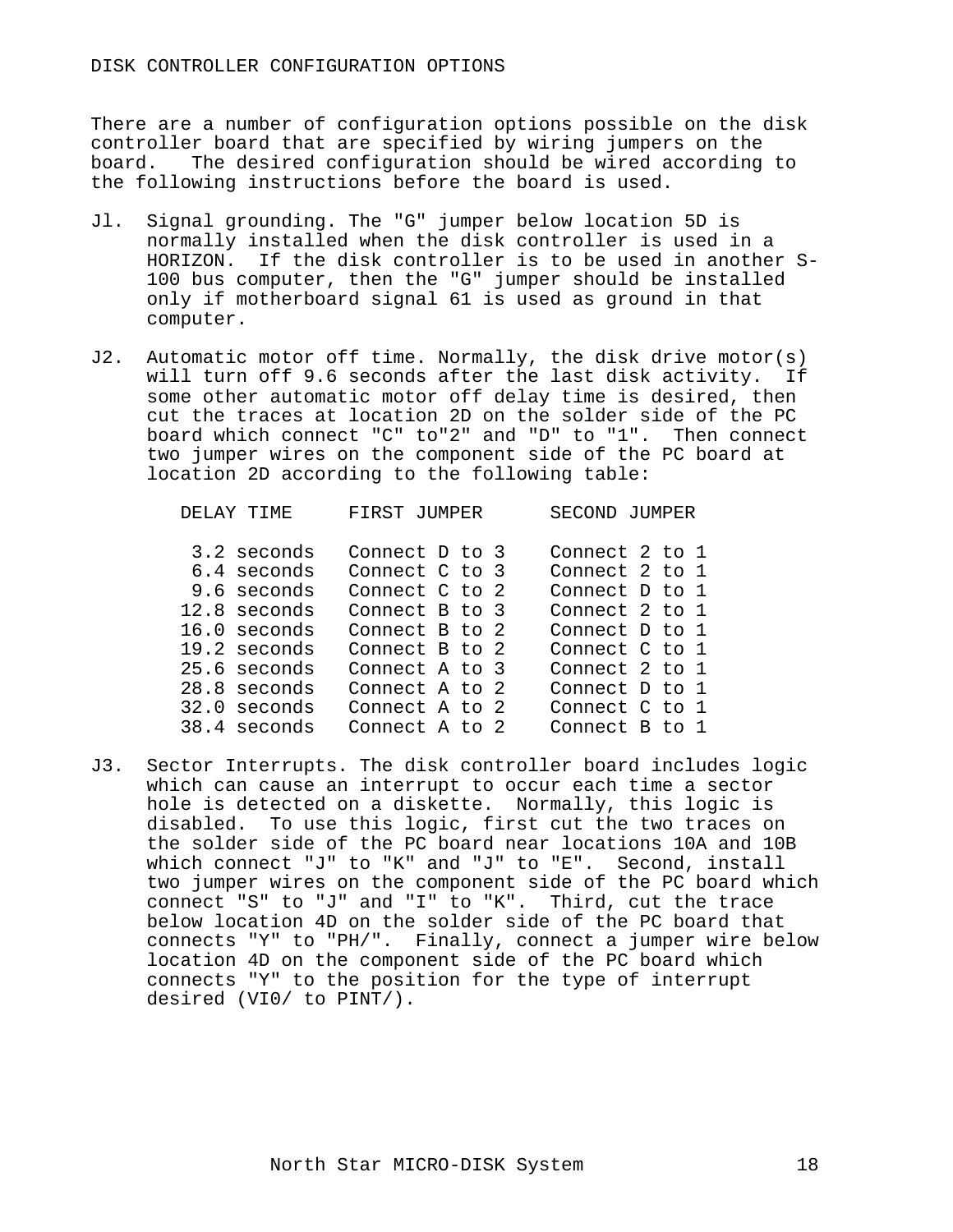There are three different ways that power can be supplied to a disk drive.

- a. Direct hook-up of regulated +5 volts and +12 volts from an existing regulated power supply. In this case the Power PC Board is not used and the four conductor power cable should be connected directly to the power plug as described in Step P5 below. The other end of the power cable should be connected to the corresponding outputs of the regulating power supply.
- b. Use the Power PC Board to regulate power from an existing unregulated power supply. The power supply in many S-100 bus computers is adequate to power one drive. In general, compare the disk drive power requirements against the power supply capacity to see if this arrangement will work. If this power supply option is to be used then follow the instructions below starting at Step P1.
- c. Use the North Star Power Supply option (MDS-PS). The MDS-PS provides all the components needed to obtain unregulated power from a 115 volt AC line. Some of the MDS-PS parts mount on the Power PC Board and some mount to the North Star MICRO-DISK Cabinet (MDS-CAB) or elsewhere. If this option is used then start assembly with Step P1 below and continue with the MDS-PS assembly instructions.

The silk screen legend is on the component side of the PC board and the traces are on the solder side.

- P1. Bolt the +5 volt regulator (7805 or 340T-5) to the inside of the 6030B heat sink so that the following sequence results from top to bottom: 6-32 machine screw head, heat sink, regulator, lock washer, and nut. The regulator leads should point the same direction as the heat sink mounting posts.
- P2. Install the regulator heat sink assembly by inserting the regulator leads in the correct holes on the PC board and then inserting the heat sink mounting posts in their holes. Now solder the regulator leads.
- P3. Mount the 690-3-B heat sink and 7812 regulator on the PC board such that the following sequence results from back to front: 6-32 machine screw heads, PC board, heat sink, regulator, lock washers, and nuts. Two machine screws are required to mount this regulator. Position the heat sink as far from the edges of the PC board as possible and tighten the machine screws. Now solder the two regulator leads.
- P4. Assemble the disk drive power plug as follows. Cut off a piece of 4-conductor power cable about 3 inches long. Remove an inch of outer insulation from both ends. Strip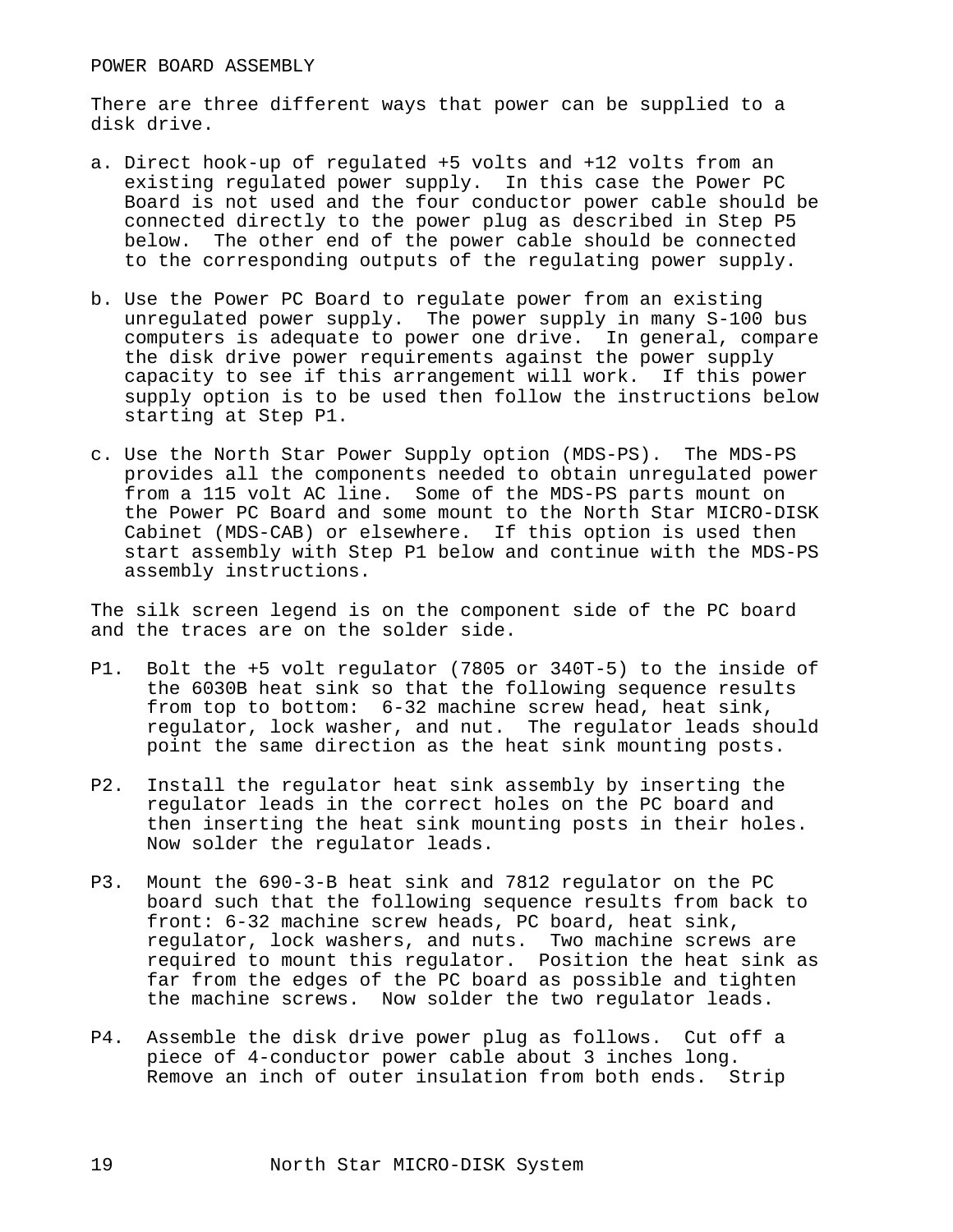1/4" of insulation from each conductor at both ends. Crimp and solder each of the four power plug pins to the conductors at one end. Finally, insert the power plug pins into the power plug using the following color code: +5 red, +12 green, ground black and white. Consult the OEM Manual (sections 4.2 and 5.2) for the correct connection of power to the power pins.

P5. Solder the four wires coming from the power plug assembly to the appropriately labeled holes in the lower righthand corner of the PC board. The wires should be inserted into the PC board from the solder side.

 NOTE: If the MDS-PS power supply is being used, then skip the remaining steps of these instructions and go on to the MDS-PS assembly instructions.

- P6. Insert and solder the two .047uf ceramic disc capacitors (Cl and C2) in the locations indicated by the silk screen legend.
- P7. The four wires in the 5-foot power cable should be soldered to the four holes in the PC board labeled 0v, 0v, 9v, and 18v using the following color code: 0v black, 0v white, 9v red, 18v green. The wires should be inserted into the PC board from the component side.
- P8. Connect the other end of the power cable to the appropriate power points of the unregulated power supply. For example, the cable can be connected to the power pins at an unused position on the S-100 bus mother board. Consult the computer reference manual for details. If the disk drive is to be mounted inside a cabinet (MDS-CAB) then the power cable should be passed through a hole in the back of the cabinet and clamped with the provided strain relief bushing before connection to the power source.
- P9. Check that the regulators are providing +5 and +12 volts at the proper power plug pins before plugging into the drive.
- P10. Mount the PC board to the back of the disk drive as follows. Carefully remove the two machine screws that mount the small PC board to the back of the disk drive. Save the quick connect lug and lock washer from the righthand (as seen from the back of the disk drive) mounting screw. Use the two longer machine screws and spacers so that the following sequence results from back to front: machine screw head, (quick-connect lug and lock washer on righthand screw only), power PC board, longer spacer, small PC board, shorter spacer, and disk drive. The power PC board should be mounted with the solder side toward the drive.

The power board is now ready to use.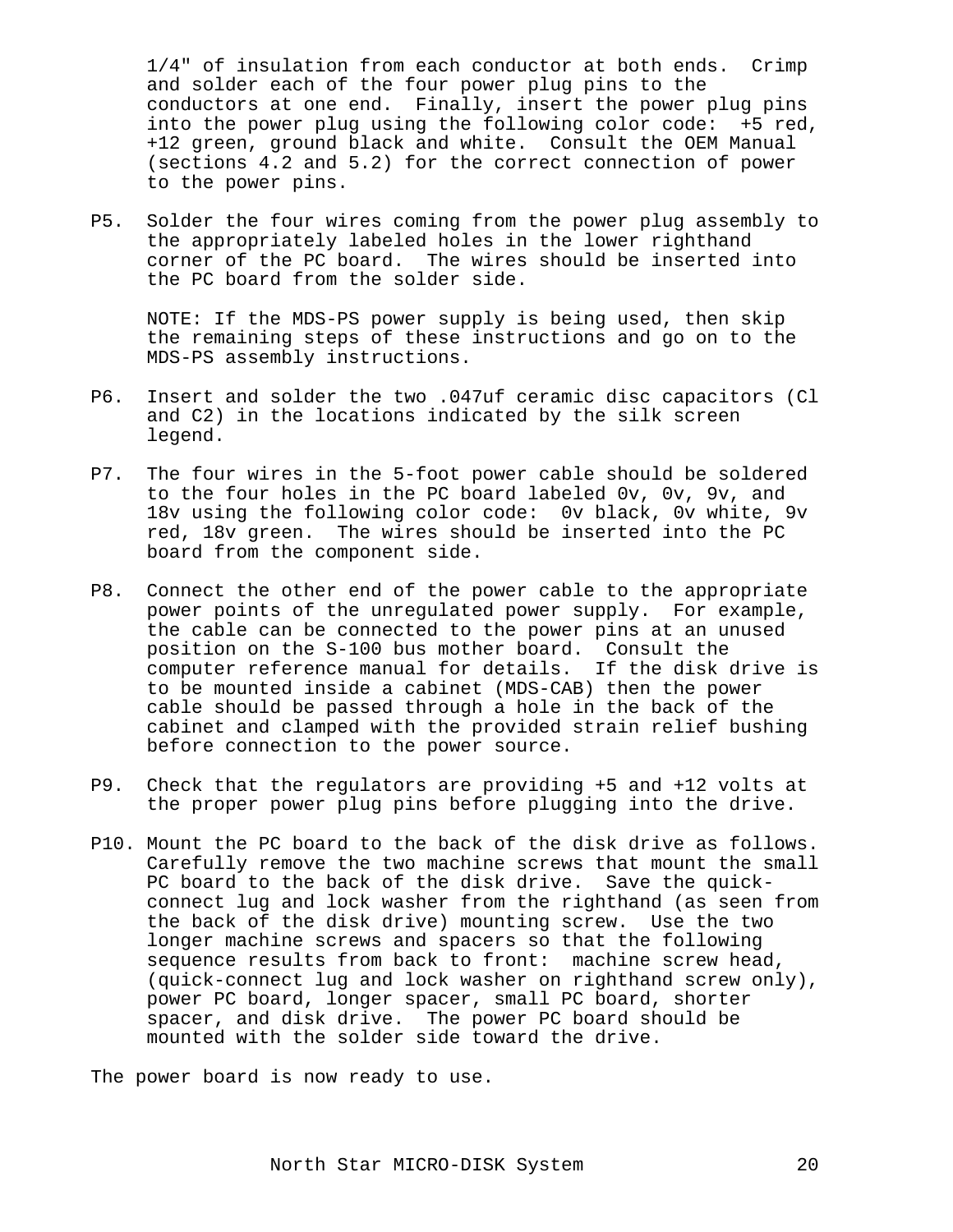POWER SUPPLY (MDS-PS) ASSEMBLY

Start by assembling the power PC board following steps P1-P5. If the board is being converted from use with an unregulated power source then the two capacitors Cl and C2 should be removed. Then continue with the following steps.

S1. Install and solder the two electrolytic capacitors in the locations indicated by the silk screen legend. Be sure to mount both capacitors with the "+" side oriented as indicated by the silk screen legend.

| C <sub>3</sub> | 3500uf | 15wvdc | electrolytic        |
|----------------|--------|--------|---------------------|
| C4             | 3000uf |        | 30wvdc electrolytic |

S2. Install and solder the four rectifier diodes. Be sure to observe the correct polarity when installing the diodes. The banded end of the diode should correspond to the band marked on the silk screen legend.

|  | MR501 3 Amp |  |      | 1N4002 1 Amp |  |
|--|-------------|--|------|--------------|--|
|  | MR501 3 Amp |  | D4 D | 1N4002 1 Amp |  |

- S3. Mount the transformer to the cabinet using the 6-32x1/2" machine screws such that the following sequence results from bottom to top: machine screw head, cabinet, transformer, lock washer, and nut. The transformer should be mounted so that the solder lugs are away from the back of the cabinet.
- S4. Mount the toggle switch in the leftmost hole (looking from the back) and the fuse holder in the center hole.
- S5. Pass the power cord through the rightmost hole and solder one wire to lug 1 of the transformer. Cut the other wire shorter and solder it to the lug at the end of the fuse holder. Clamp the power cord to the cabinet using the strain relief bushing.
- S6. Solder the other lug of the fuse holder to one of the lugs of the toggle switch with a short piece of hook-up wire and then solder the other lug of the toggle switch to lug 2 of the transformer.
- S7. Put the fuse in the fuse holder.
- S8. Solder the three transformer lugs 3, 4, and 5 to the three corresponding holes in the power PC board marked T3, T4, and T5 on the silk screen legend using short pieces of hook-up wire (about 4 or 5 inches).

Now follow steps P9 and P10 of the Power Board assembly instructions and the power supply is ready to use.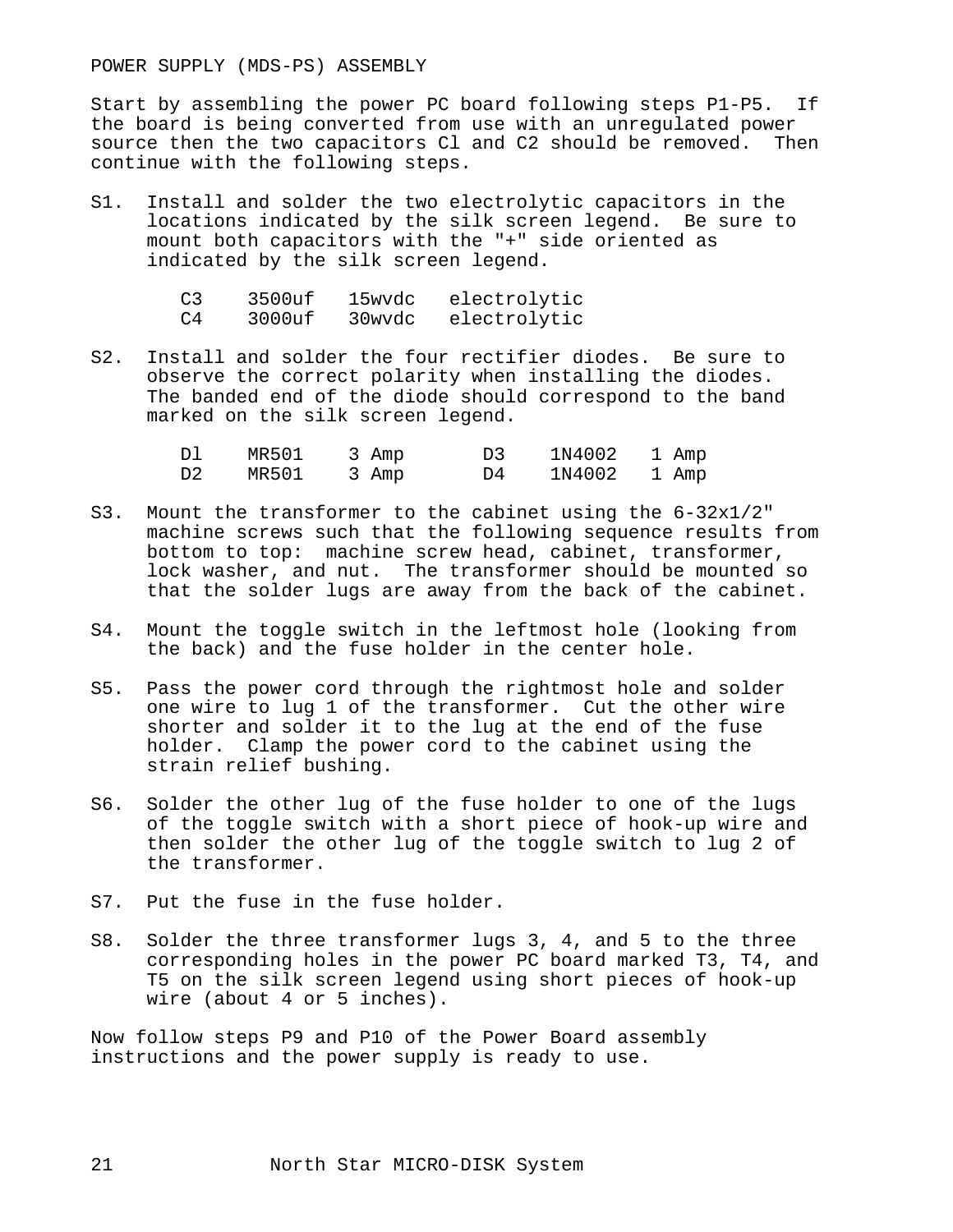Before using the MICRO-DISK System the various components must be configured and integrated with each other.

DISK DRIVE CONFIGURATION

If the MDS is to be configured with only one disk drive connected to the controller then no modification is required for the disk drive. If two or more drives are to be connected to the controller then the following disk drive modifications must be made.

A. The drive number for each drive must beprogrammed using the program shunt (located at 1F) on the disk drive PC board. The three metal straps labeled DS1, DS2, and DS3 specify whether the drive is to beselected as drive 1, 2, or 3, respectively. For each drive, the strap for the desired drive number should remain connected and the other two straps should be disconnected. Straps can be disconnected by removing the strap assembly from the DIP socket, spreading one of the pins for each undesired strap and plugging the assembly back in such that the spread pins are not inserted into the DIP socket. Each drive should be programmed with a different drive number. One drive must be number one.

 To program a drive as drive number 4 perform the following instructions on the printed circuit board mounted on top of the disk drive.

- a. Solder a jumper wire between pin 34 of edge connector J1 and location 1F pin 6. Take great care to connect the wire to the very tip of pin 34 so that the ribbon cable connector can slip as far onto J1 as possible.
- b. Solder a jumper wire between 1F pin 9 and 1F pin 11.
- c. The uninarked strap location between MX and MH at location 1F is now the location for programming drive 4. It can be labeled DS4. This strap should remain connected and the straps labeled DS1, DS2, and DS3 should be disconnected. Be sure to disconnect this strap if the drive is ever programmed to be drive 1, 2, or 3.
- B. The strap labeled MX on the program shunt (located at 1F) should be disconnected. Be sure that the HL strap (alternatively labeled HS on some drives) remains connected and the MH strap remains disconnected.
- C. Five pull-up resistors for line termination on the ribbon cable are located in the DIP resistor network at position 1E. Only the drive plugged in at the end of the ribbon cable should have this resistor package plugged in. Additional drives plugged in along the cable should have the resistor package removed.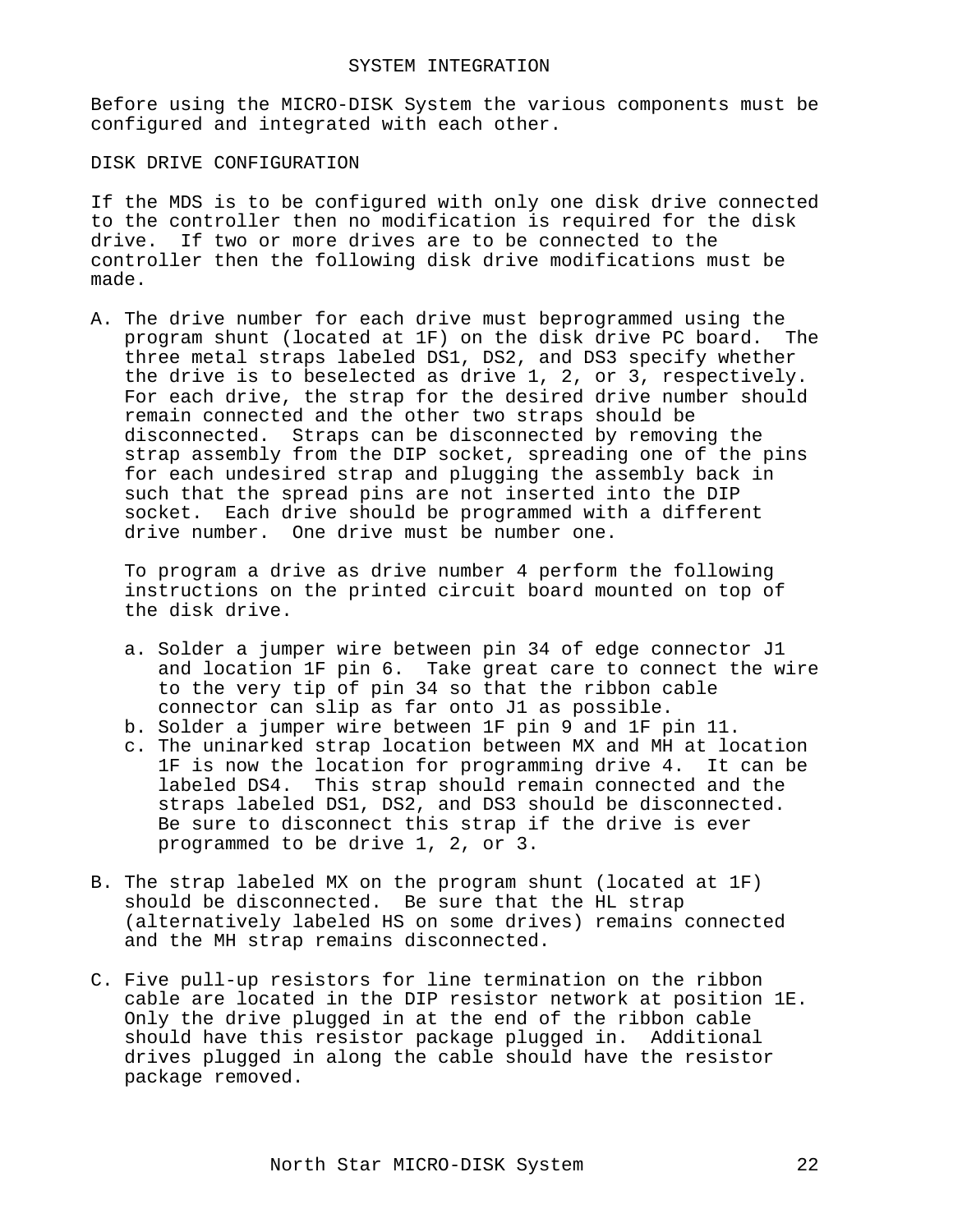#### CABLE CONFIGURATION

The ribbon cable assembly supplied with the MICRO-DISK System is ready to use with a one disk drive system. An additional edge connector plug must be crimped onto the cable for each additional drive. Be sure these plugs point the same way as the edge connector plug at the end of the cable (and opposite to the controller board plug). The spacing of the plugs along the ribbon cable should be determined by the desired physical positions of the disk drives. With the component side of the controller board facing toward you, the ribbon cable should be plugged into the controller board so that the cable extends away from you. If the cable comes out of the plug toward you then it<br>is plugged in wrong. The drive edge connector plugs should be The drive edge connector plugs should be plugged into position J1 on the drive PC board such that the cable going toward the cohtroller runs out the bottom of the plug. The cable should be routed around the power PC board by making a flat 90 degree fold in the cable immediately below the edge connector plug. Some tape should be applied to the back of the power PC board to avoid abrasion of the ribbon cable where it touches the power PC board. Note that cable connection shown in the disk drive OEM manual is NOT correct for use in a North Star system.

#### CHASSIS GROUNDING

For most reliable operation of the integrated disk system, a ground wire must be installed between the chassis of the disk drive and the chassis of the computer. A separate ground wire should be installed for each disk drive in the system. To install a chassis ground wire, first fasten the supplied quickconnect lug under a convenient screw on the computer chassis. Then slip one end of the supplied wire onto the quick-connect lug on the power regulation board mounting screw, and slip the other end of the wire onto the quick-connect lug on the computer chassis.

#### NAME PLATE MOUNTING

For each disk drive in the system, peel the paper from the back of the North Star name plate and carefully mount the name plate to the face plate of the disk drive.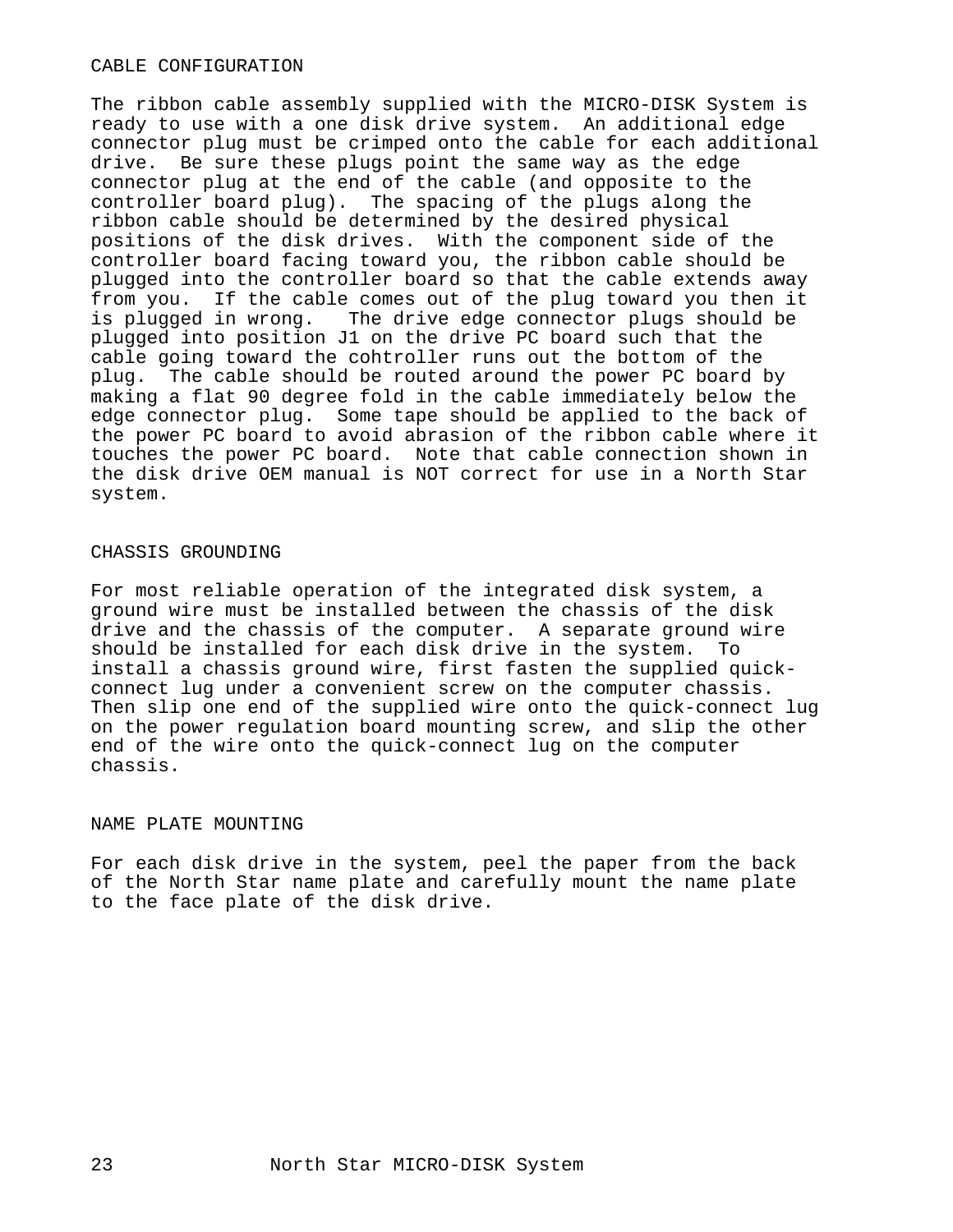- Bl. Mount the four rubber stick-on feet at the four corners of the bottom of the cabinet.
- B2. Mount the disk drive (with power PC board if required) to the bottom plate of the cabinet with the four flat head screws. The MDS-PS power supply, if used, should be mounted into the cabinet.
- B3. The cabinet cover is secured with six pan head 6-32 screws, two on each side and two in the back.

#### INTEGRATED SYSTEM CHECK-OUT

All components of the system should now be assembled and ready to be put together. This section describes a step-by-step process for integrating the MDS into your computer in a way designed to localize any remaining problems. It is assumed that the computer, into which the MDS is being installed, is already a working system.

- I1. Turn off the computer power if it is on and plug the MDS controller board into the computer and connect the ribbon cable between the controller and disk drives as directed in the Cable Configuration section.
- I2. Turn on the power and check that the power at the drive power plug is +5 and +12 at the proper pins. Then turn off the power and plug the power plug into connector J2 on the drive PC board.
- I3. Turn on the computer and disk drive power and cause the computer to jump to address E800(hex). (This address will be different if PROMs with non-standard origins are used.) The disk drive motor(s) should turn on and the red light on drive #1 should turn on. Then the motor(s) should turn off after twelve seconds. If the motor(s) do start, then proceed to step I4. Otherwise, if the motor(s) do not turn on, continue this step as follows:
	- A. Momentarily ground 12B pin 1 on the disk controller board by briefly shorting it to 12B pin 7 with a piece of jumper wire. If this causes the motor(s) to turn on, then remove the wire and proceed to part B. If this does not cause the motor(s) to turn on, then check the signal cable connections to the disk drive and the power Cable connections to the disk drive. After locating and correcting the problem, start over at the beginning of step I3.
	- B. Momentarily ground 13C pin 1 (MOTOR SET/) by briefly shorting it to 13C pin 8 with a piece of jumper wire. The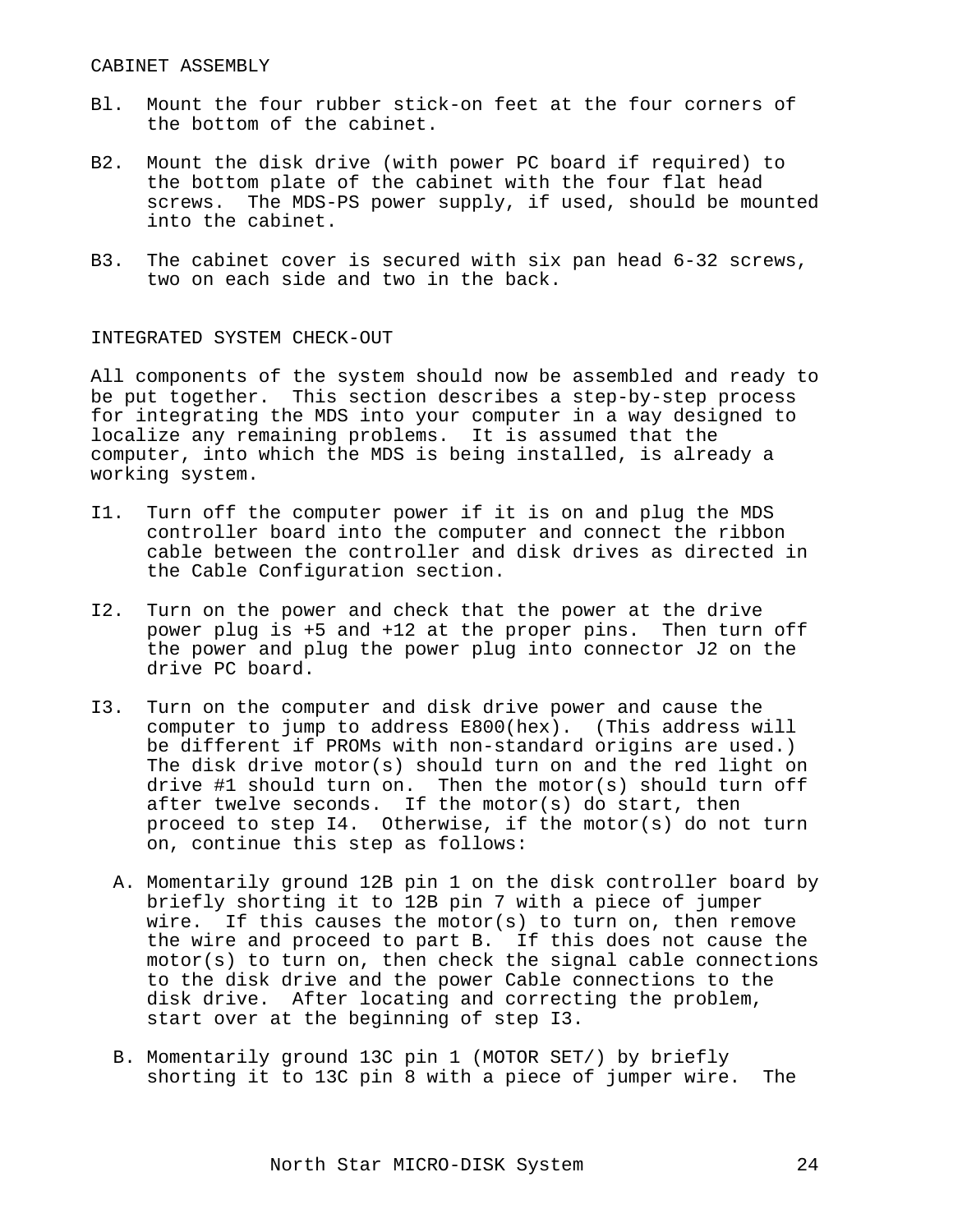motor(s) should turn on and then stay on for about 12 seconds after the wire is removed. If this succeeds, then proceed to part C. If this does not succeed, then the problem is with the counting circuitry on the disk controller board. After locating and correcting the problem, start over at step I3.

- C. Turn off the power and remove the 74LS00 from location 7C. Remove the 74LS08 from location 6C, bend pin 3 of the IC out and re-install the IC into the IC socket so that pin 3 of the IC does not make contact with pin 3 of the IC socket. Turn on the computer and drive power and ground motherboard pin 43 by shorting it to motherboard pin 50 with a piece of jumper wire. This experiment will force the processor to sequentially read every address in the computer continuously, including the memory-mapped I/O locations that turn on the drive motor(s) and select the drive(s). If the motor(s) do not turn on, then trace backwards from the signal MOTOR-SET/ to find out why. After correcting the problem, remove the jumper, replace the IC's correctly at locations 7C and 6C, and start over at the beginning of step I3. If the motor(s) do come on, that indicates that the problem detected at the beginning of this step is a result of the PROM program not being correctly executed. Remove the jumper, replace the IC's, and proceed to part D.
- D. Turn off the power and ground PRDY on the disk controller board by shorting 11A pin 7 to 11A pin 8. Turn on the computer and drive power and cause the computer to jump to address E800(hex). The processor should pause just before executing the first instruction of the disk controller PROM. The S-100 address bus A0-A15 (see the ZPB Manual Appendix 2 for bus pin numbers) should contain E800H. (If this is not so, then the problem is elsewhere in the computer.) The S- 100 data input bus D10-D17 (see the ZPB Manual Appendix 2 for pin numbers) should contain 0EH which is the first instruction byte in the PROM. If this is not so, then the problem is with the PROM circuitry on the disk controller board. Trace backwards through this logic to isolate the problem. After correcting the problem, remove the jumper and start over at the beginning of step I3.
- I4. Next, turn on the computer and drive power with no diskette in drive #1 and cause the computer to jump to address E800(hex). Approximately 12 seconds after the drive is selected and the heads load, the motor(s) will turn off. The processor at this point should be executing a tight JMP loop indicating a read error. This can be checked by observing a continuous stream of pulses on the disk controller board at 7C pin 6 (DI-GATE/).
- I5. Check that the head carriage guide on the disk drive is in the spiral groove on the stepper motor cam. Sometimes the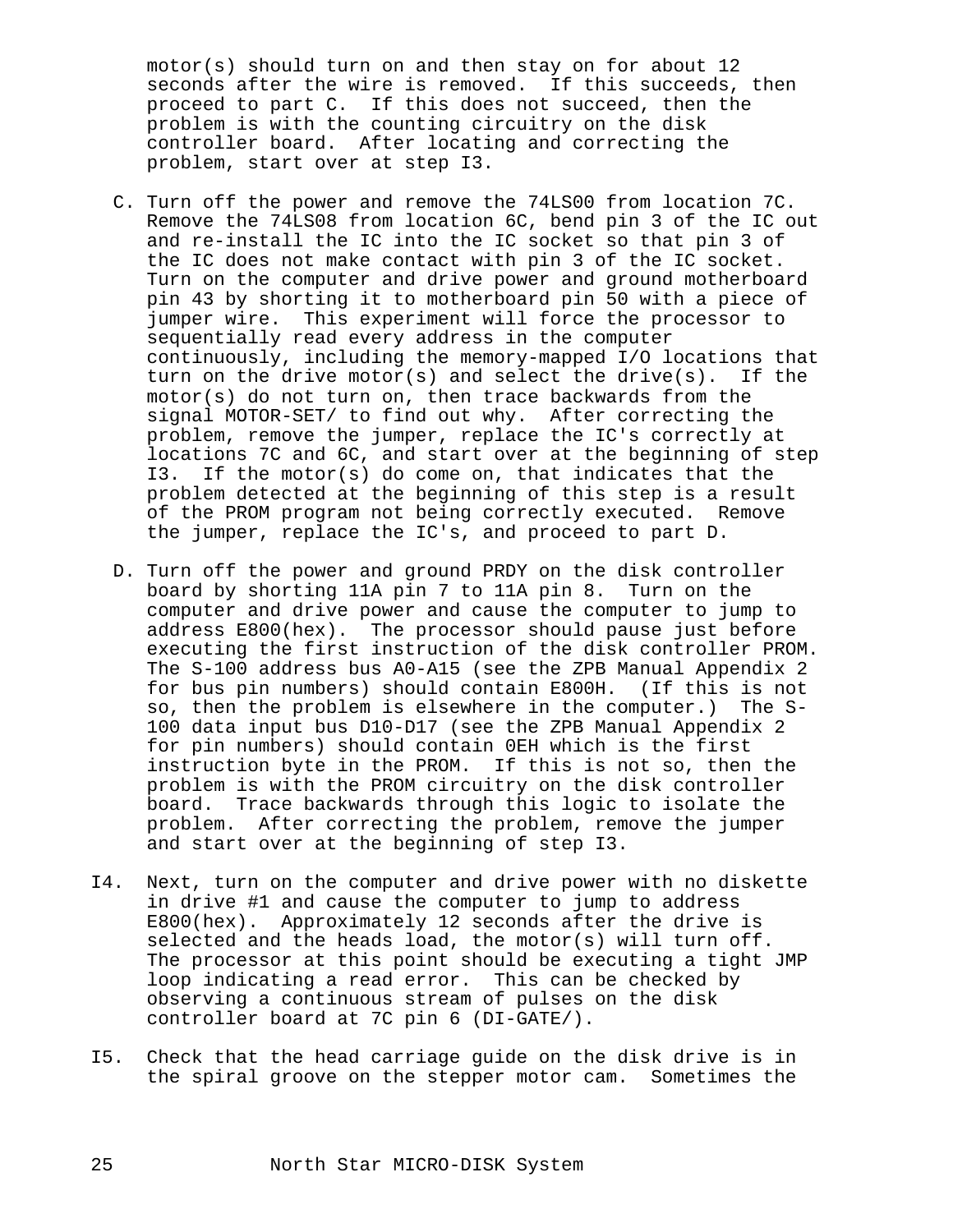quide is knocked out of the groove during shipment.

- I6. Turn on the computer and drive power, and insert the software diskette supplied with the system into drive #1, referring to the GETTING STARTED Section of the North Star System Software Manual for correct diskette handling procedures. Close the drive door and cause the computer to jump to address E800(hex). One of two results will occur:
	- A. The bootstrap program goes into the error loop as described in step I4. This indicates trouble reading the data from the diskette which can mean a bad diskette, a faulty disk drive, or faulty read circuitry on the disk controller. Return to the disk controller checkout instructions.
	- B. The bootstrap program successfully loads the DOS. Since the diskette supplied with the disk system is unpersonalized, communication with your console terminal will not occur. Instead the DOS will be executing a tight JMP loop but no pulses will be observed on the DI-GATE/ signal. Congratulations! Your Micro Disk System is now completely assembled and operational. The next step is to refer to the GETTING STARTED section of the North Star System Software Manual for complete details of how to use the software provided with the Micro Disk System.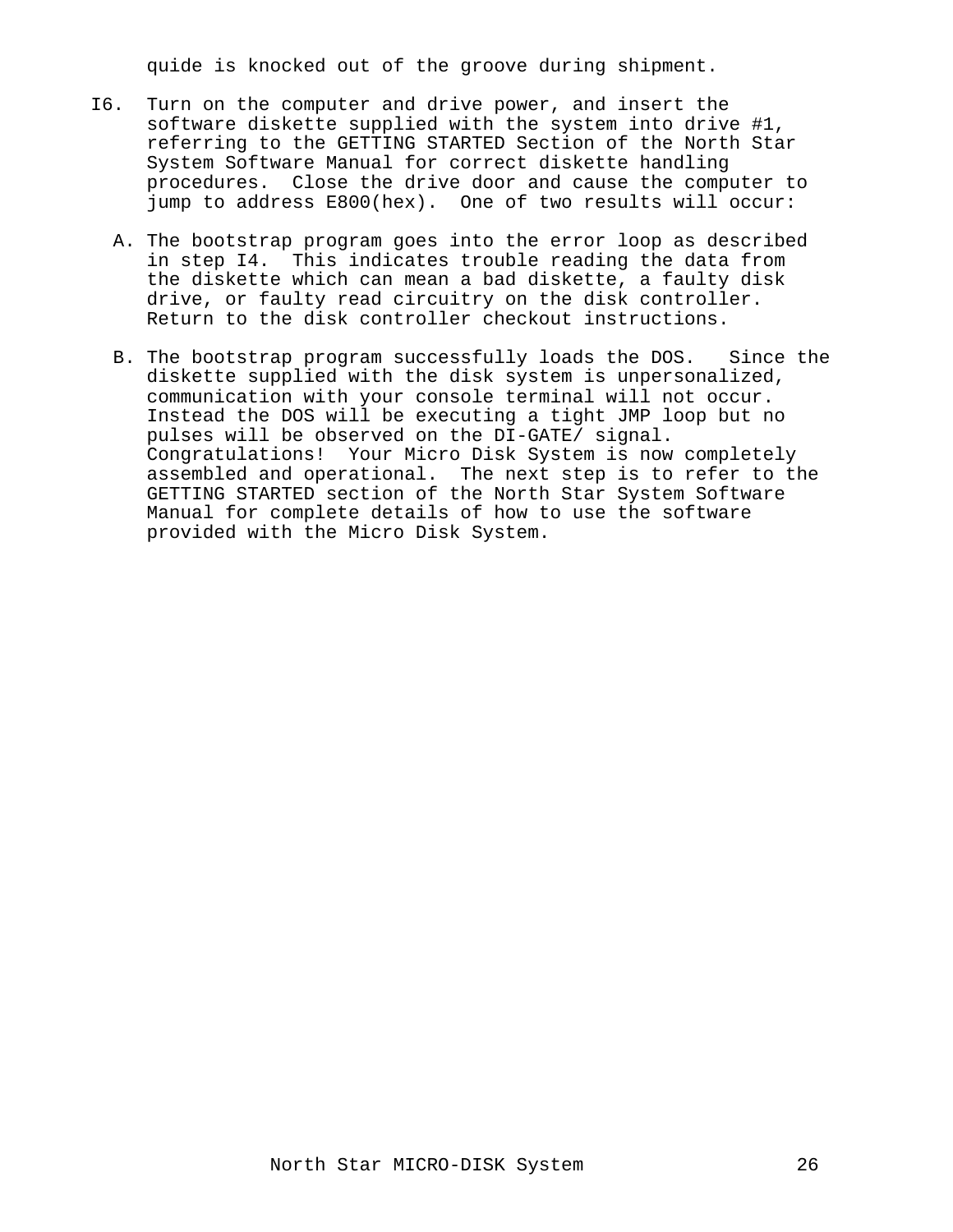The North Star double density disk controller is an integrated combination of hardware and software. It is designed specifically to provide a complete, compact and economical disk drive controller for use with S-100 bus 8080 or Z80 microcomputer systems.

## DISK CONTROLLER HARDWARE

The disk controller is implemented from medium and small scale TTL integrated circuits and PROM memory. The entire controller fits on a single 5"xl0" printed circuit card. The block diagram below shows the general organization of the disk controller.

- 1. Address Buffers and Select Logic: The sixteen address/lines are received with Schmitt trigger buffers (7D, 10D, 11D) to provide noise immunity. The high order 8 address lines are used by the board select PROM (DSEL, 11C) to determine if the current memory reference is addressing the controller board. The low order eight address lines are used to present data and control information to the controller. The use of these bits is determined by the outputs of the board select PROM.
- 2. Write Data Logic: If the controller is issued a write data byte command, then the low order eight address bits are interpreted as data to write and are gated into the write shift register (6D). The controller will place the CPU in a wait state until the shift register is empty and only then clock the new data into the shift register. Write encoding (using the FM encoding method for single density and MFM encoding for double density) and write precompensation are controlled by the logic at locations 3C, 4C, and part of 5C.
- 3. Read Data Logic: Raw data from the disk is standardized by the RD-DAT-OS one-shot (5A). A phase-locked loop (1A, 4A, and parts of 1B, 5A) tracks the trailing edge of RD-DAT-OS to match the frequency of the incoming data. The phase-locked loop output drives the data separator (3B, 4D), whose outputs, DATA-WINDOW (clock) and WIND-DATA (data), go to the 8-bit read data shift register (15D). The read shift register outputs are multiplexed with the status bits (12D, 13D, 14D) and driven onto the Data Input Bus (10D, 11D). When reading, if double density data is encountered, the double density indicator (DDI,4B) is set.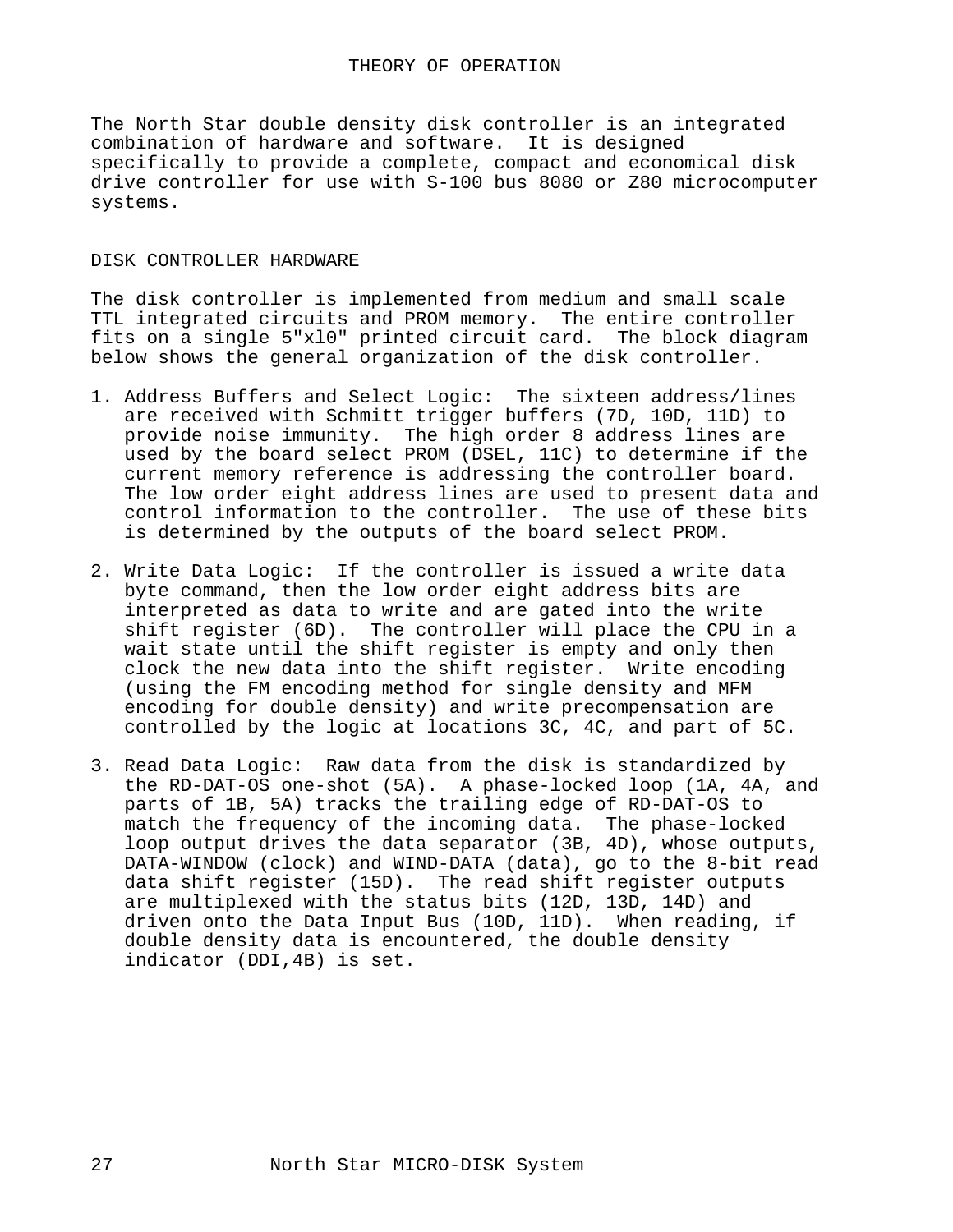

Figure 1T. Disk Controller Block Diagram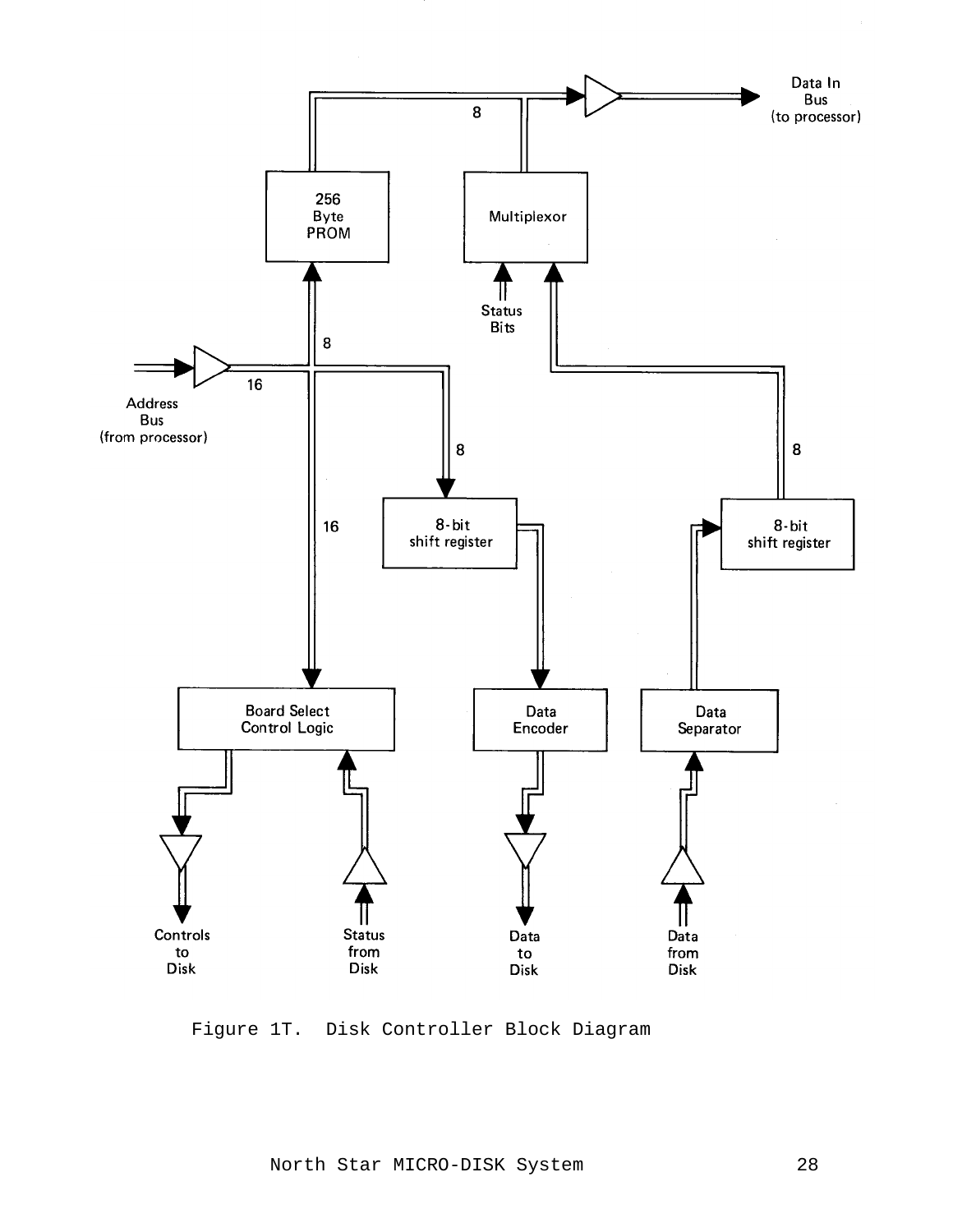- 4. On Board PROM: Bootstrap software (8080/Z80 machine code) is stored in an on-board 256 byte bipolar PROM (DPGM, 9D). This PROM provides 256 bytes of memory: The 8 low order address bits address the PROMs. The PROM outputs are driven onto the Data Input Bus.
- 5. Clock Circuit: The crystal clock oscillator circuit (15B) provides 2 MHz clock signals to synchronize the control circuitry.
- 6. Read, Write Control: A read or write command sequence begins with detection of a sector pulse. A read or write command must be issued to the controller within a 96 microsecond window after the sector pulse. Writing data begins at the end of the window. The controller writes one byte of zeros. Writing of subsequent data is controlled by the software. Writing stops at the next sector pulse. Reading starts some time after the end of the window so as to be in the middle of the written preamble. First the phase-locked loop is turned on by the read enable (RE) signal. After locking to the incoming data is achieved, the hunt enable (HE) signal causes the search for a sync character to begin. When a sync character is detected, the controller enters "body" mode. When the software issues a read command to the controller, the controller will put the CPU into the wait state until the read shift register is full.
- 7. Command Decode Logic: When a command address is issued to the controller, the 8 low order address bits are decoded to determine which command actions are to be taken and which disk controls should be performed. See the Disk Controller Commands section for details.
- 8. Counters: The counters (6A, 7A, 3A, 9A) provide sector timing and read and write command sequencing. The counter (15C) is the sector position counter. The output of 9A provides pseudo sector pulses in case no diskette is inserted in the drive or the drive motor is off and also allows discrimination between sector holes and the index hole. The counter (3D) is used to count disk revolutions to determine when to cause automatic motor off. The counters (9B) are used to count bits while reading or writing data.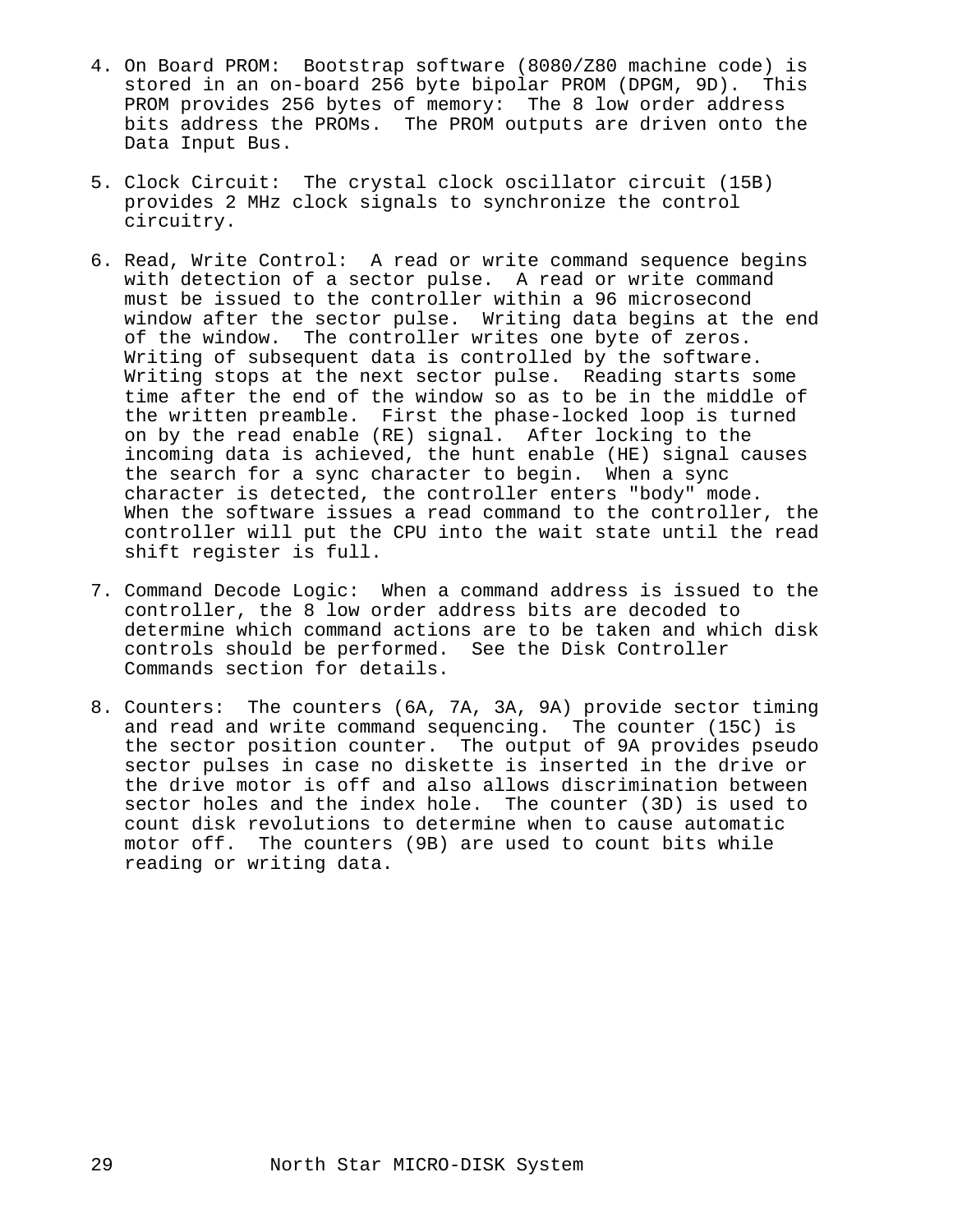#### DISK CONTROLLER COMMANDS

Commands to the disk controller are specified by memory read references to addresses within a particular 1K byte block of the CPU address space. The 1K byte block subdivides into four cases. In all cases the high order 6 address bits (BS) are used to determine if the 1K block is addressed (i.e. the controller board is selected). The next two bits determine the subcase and the use of the low order eight bits depends on the subcase.

CASE 0 PROM addressing

 .--.--.--.--.--.--.--.--.--.--.--.--.--.--.--.--. | BS | 0 | PROM Address | .--.--.--.--.--.--.--.--.--.--.--.--.--.--.--.--.

Read byte from the 256 bytes of PROM.

CASE 1 Write byte of data

 .--.--.--.--.--.--.--.--.--.--.--.--.--.--.--.--. | BS | 1 | Data | .--.--.--.--.--.--.--.--.--.--.--.--.--.--.--.--.

 Write a byte of data to the disk. Wait if the write shift register is not empty. The low order 8 bits specify the byte to be written.

CASE 2 Controller Orders

| $\vert$ BS $\vert$ 2 $\vert$ DD $\vert$ SS $\vert$ DP $\vert$ ST $\vert$ DS $\vert$ |  |  |
|-------------------------------------------------------------------------------------|--|--|
|                                                                                     |  |  |

Load 8-bit order register from low order 8 address bits.

- DD Controls density on write DD=1 for double density and DD=0 for single density.
- SS Specifies the side of a double-sided diskette. The bottom side (and only side of a single-sided diskette) is selected when SS=0. The second (top) side is selected when SS=1.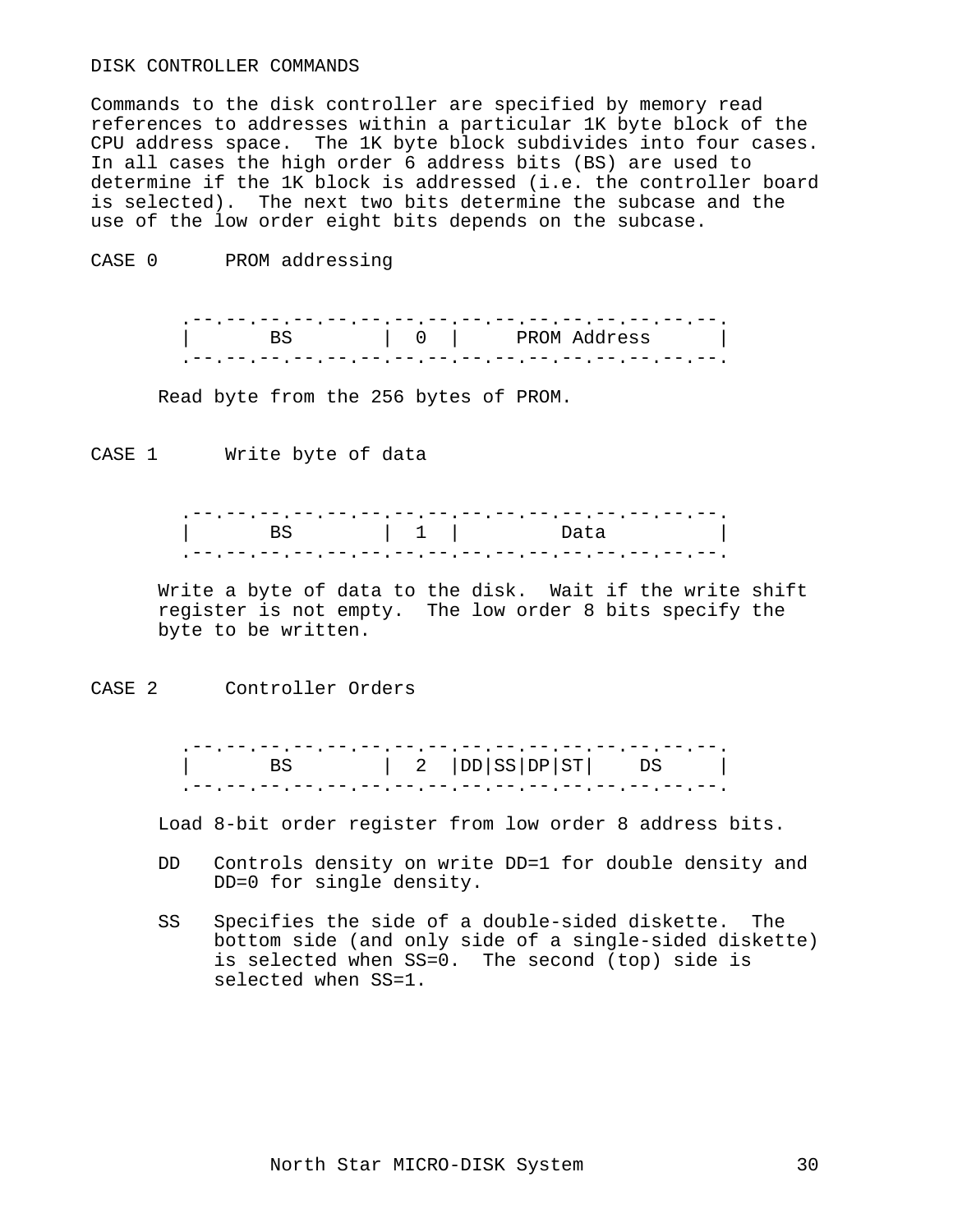- DP has shared use. During stepping operations, DP=0 specifies a step out and DP=1 specifies a step in. During write operations, write procompensation is invoked if and only if DP=1.
- ST controls the level of the head step signal to the disk drives.

DS is the drive select field, encoded as follows

 0=no drive selected 1=drive 1 selected 2=drive 2 selected 4=drive 3 selected 8=drive 4 selected

CASE 3 Controller COmmands

 Perform a disk controller command. The commands are specified by the 8 low order address bits.

 DM The DM field controls what gets multiplexed onto the DI bus during the command.

> l=A-status 2=B-status 3=C-status 4=Read data (may enter wait state)

CC Command code.

 0=no operation l=reset sector flag 2=disarm interrupt 3=arm interrupt 4=set body (diagnostic) 5=turn on drive motors 6=begin write 7=reset controller, de-select drives, stop motor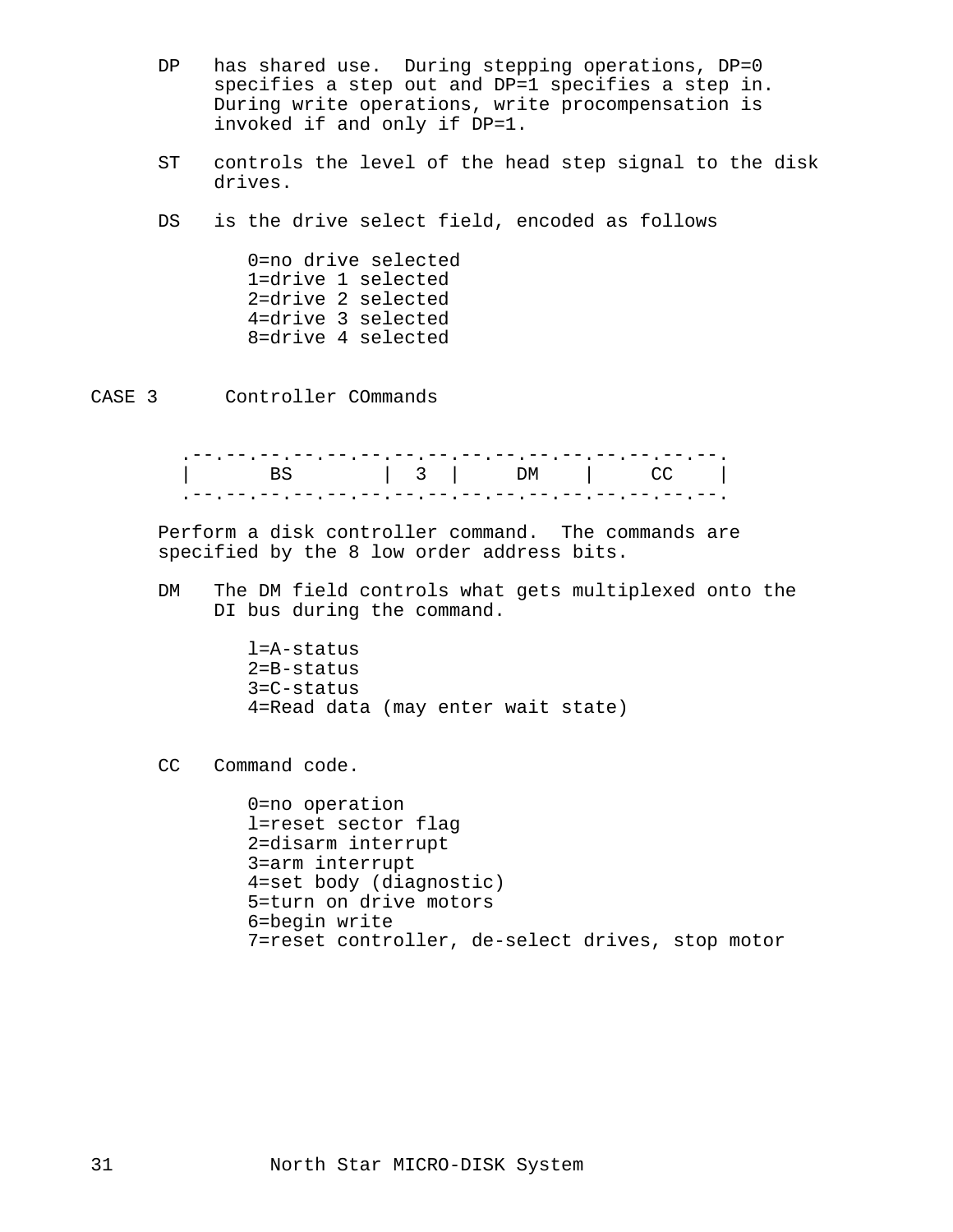There are three status bytes that can be read on the Data Input Bus.

A-Status

B-status

| $ $ SF $ $ IX $ $ DD $ $ MO $ $ WR $ $ SP $ $ WP $ $ TO $ $ |  |  |
|-------------------------------------------------------------|--|--|

C-Status

| SF   IX   DD   MO   SC |  |  |  |  |
|------------------------|--|--|--|--|
|------------------------|--|--|--|--|

- SF Sector Flag: set when sector hole detected, reset by software.
- IX Index Detect: true if index hole detected during previous sector.
- DD Double Density Indicator: true if data being read is encoded in double density.
- MO Motor On: true while motor(s) are on.
- WI Window: true during 96-microsecond window at beginning of sector.
- RE Read Enable: true while phase-locked loop is enabled.
- BD Body: set when sync character is detected.
- WR Write: true during valid write operation.
- SP Spare: reserved for future use.
- WP Write Protect: true while the diskette installed in the selected drive is write protected.
- SC Sector Counter: indicates the current sector position.
	- T0 Track 0: true if selected drive is at sector zero.

North Star MICRO-DISK System 32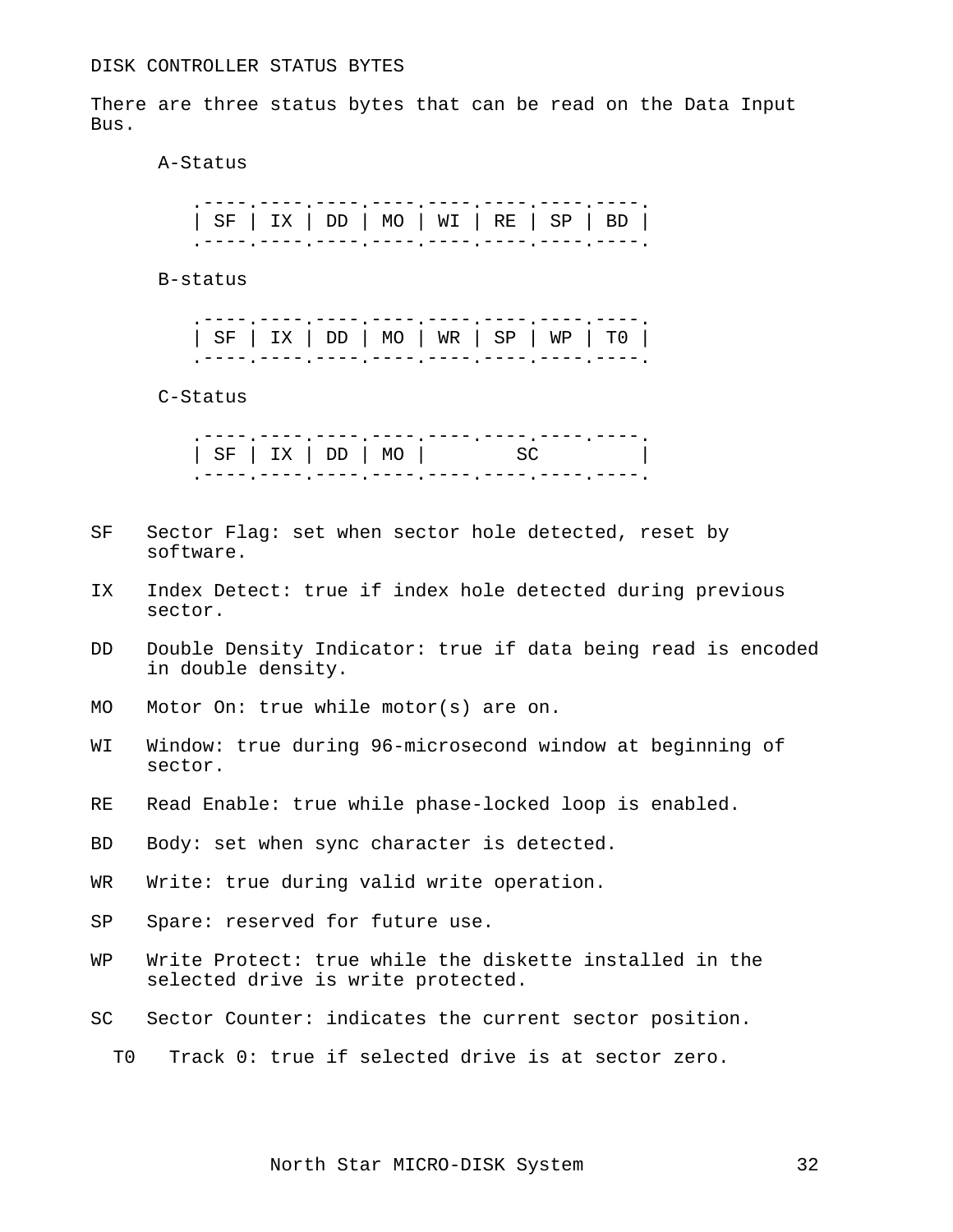#### DISK CONTROLLER DATA FORMAT

Each diskette has 35 tracks of data. Each track is divided into 10 sectors. The rotational position of the beginning of the sectors is marked by sector holes in the diskette. Each sector is recorded using the following format. This information is recorded starting about 96 microseconds after the sector hole is detected.

Single Density Double Density<br>16 bytes 32 bytes<br>30 1 byte Zeros 16 bytes Sync Char(FB) 1 byte 2 bytes<br>Data 256 bytes 512 bytes Data 256 bytes Check Char  $1$  byte  $1$  byte  $-$  --- --- 274 bytes 547 bytes

The check character is computed iteratively by setting it to zero and then exclusive ORing each successive data byte value with the current value of the check character and left cycling the result.

## DISK CONTROLLER SOFTWARE

The basic low-level function of the controller is to transfer or verify 256/512 byte blocks of data between a specified area on the disk and a specified area of the RAM. The algorithm now described accomplishes this task. The program to perform this algorithm resides in the DOS.

- 1. Start the drive motor(s) if they were off and wait for the motor to get up to speed.
- 2. If the disk drive to be selected is different than the drive currently selected or if the motor(s) were off then select the new drive, and wait for the index detect signal to be true.
- 3. If the disk read/write heads are not already at the desired track then the heads must be stepped in or out to the correct track. First set the step direction flip-flop and determine the number of tracks to step. Each step is accomplished by the following sequence:
	- a. set the step flip-flop
	- b. reset the step flip-flop
	- c. wait the specified track stepping time.
- 4. Wait until the next sector pulse and test if the disk is at the desired sector position by reading C-status. If not then repeat this step.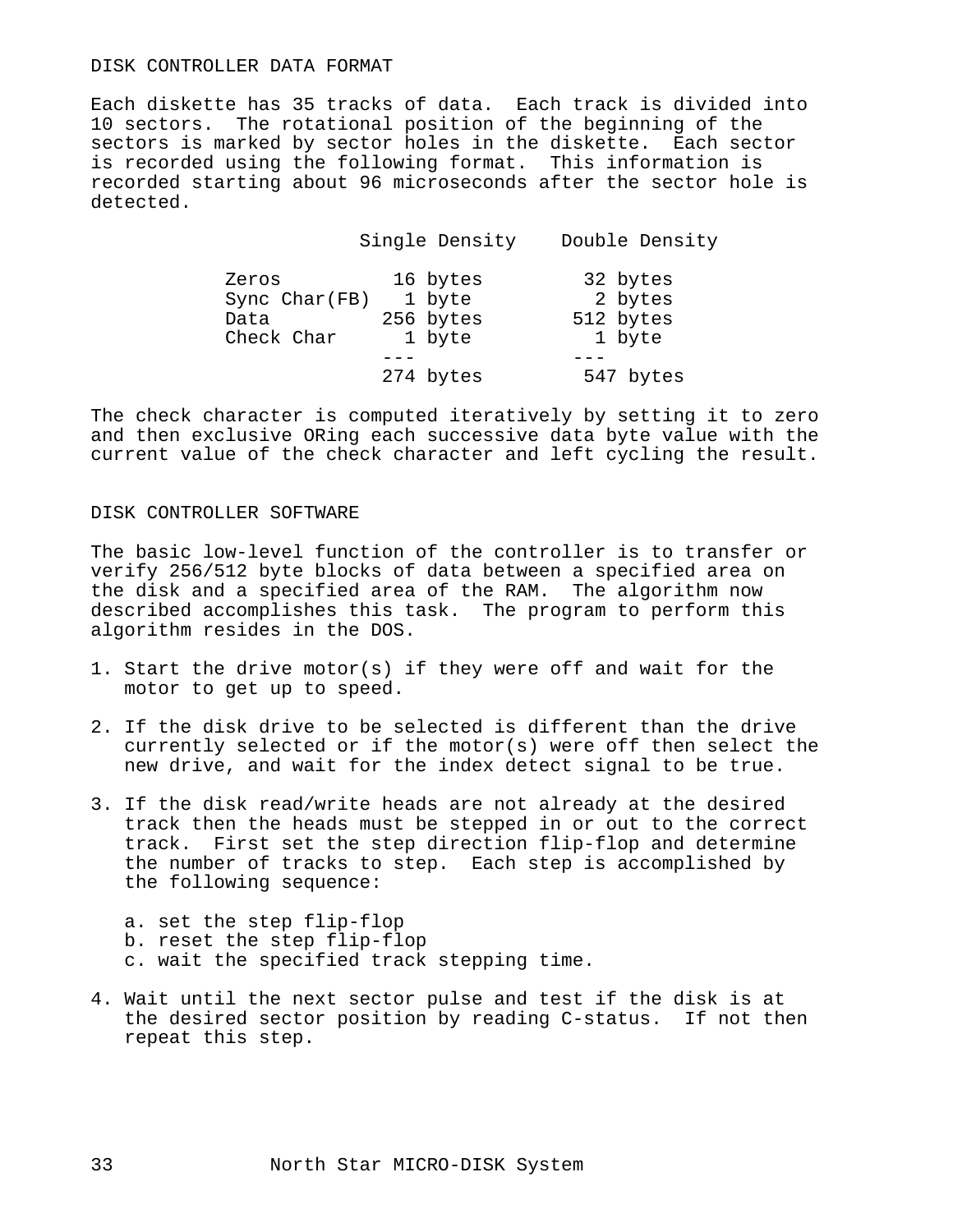- 5. If the data write case then
	- a. issue begin write command.
	- b. wait for WI status bit to be false.
	- c. write 15/31 bytes of zeros.
	- d. write the sync character(s) (FB hex).
	- e. write 256/512 bytes of data from RAM while computing the cyclic check character.
	- f. write the check character.
	- g. if more blocks to write on the same track then wait until the next sector pulse and repeat from step a, otherwise done.
- 6. If read case then
	- a. wait for RE to be true and test DD status bit.
	- b. wait for sync character detection (i.e. body mode). Report an error if the sync character is not detected.
	- c. read 256/512 data bytes into RAM while computing the check character.
	- d. read the check character and compare with the computed check character. Report an error if they are not equal.
	- e. if there are more blocks to read on the same track then wait until the next sector pulse and repeat from step a, otherwise done.
- 7. If verify case then all is the same as the read case except that in step c data bytes read from the disk should be compared for equality with the data in RAM. Report an error if corresponding bytes do not compare.

# DISK CONTROLLER INTERRUPTS

The software provided with the disk system is not interrupt driven. The controller can cause an interrupt on any one of the interrupt lines on the S-100 bus by connecting the appropriate jumper at the lower left corner of the controller board. An interrupt will be generated at every sector pulse while the interrupt is armed in the controller. See the COMMANDS section for details of interrupt arming and disarming. Special user generated, interrupt driven software can be written which uses the controller sector pulse interrupt.

Before the low level controller software is called, interrupts should be disabled. If an interrupt occurs during data transmission then data can be lost as a result of excessive delay in the interrupt routine.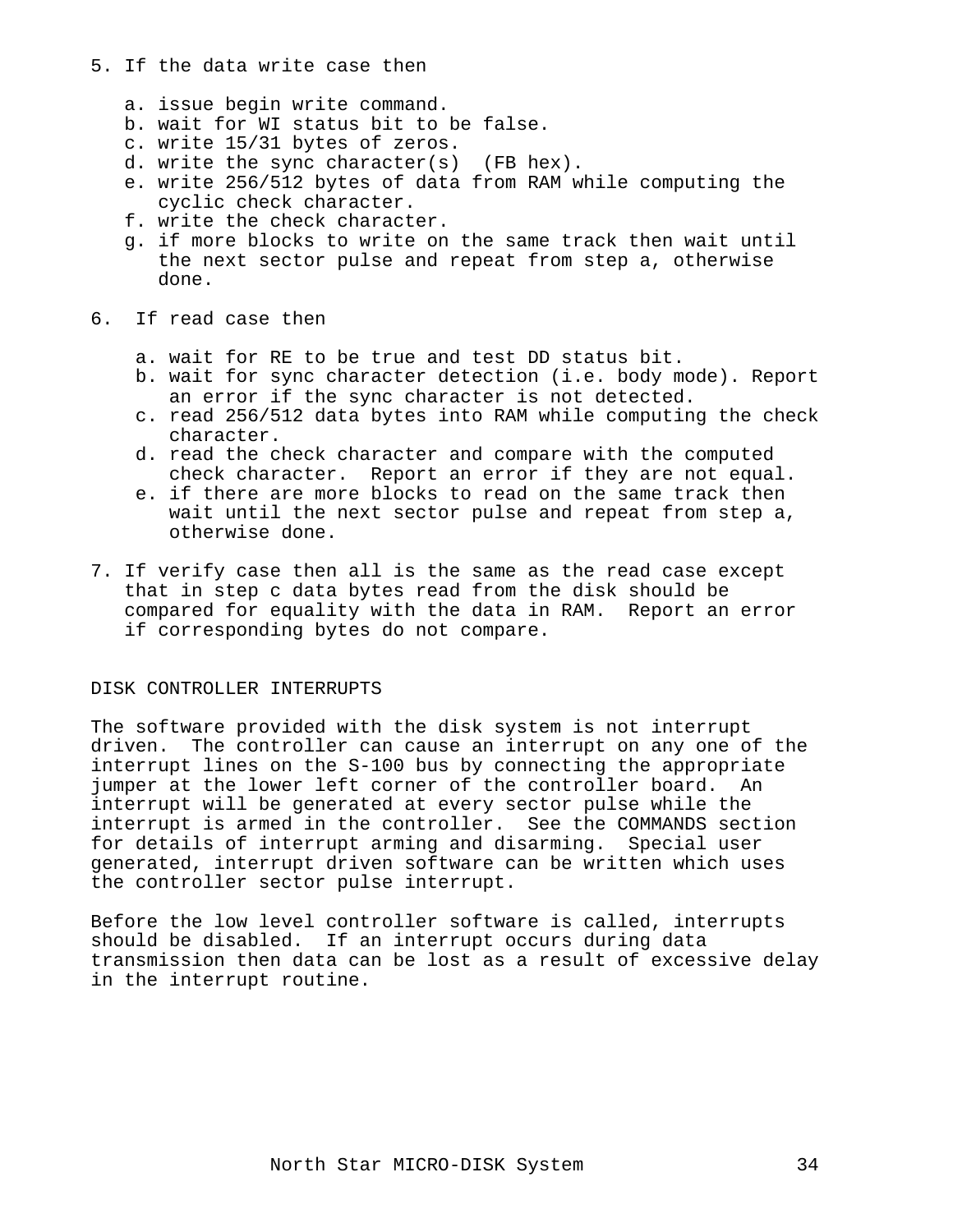Some steps in the checkout procedure will require test equipment capable of distinguishing a signal containing pulses from a DC signal. Any one of the following will suffice.

- 1. Use of an oscilloscope is best since he shape and frequency of the pulses can also be determined.
- 2. Use a logic probe that detects pulses.
- 3. If the board is being assembled for use with a HORIZON, then use a counter on the motherboard to divide the frequencies down to the audio range and then play the result through a hi fi amplifier. To do this, remove the 74LS161 at location 7D on the motherboard. Then attach the test probe wire to jumper 2D pin 16 (this is the input to the divider). Next, take the output of the divider at jumper 10A pin 11 and connect to the AUX input of the audio amplifier. Finally, connect the AUX input ground on the audio amplifier to signal ground on the motherboard. This arrangement will divide high frequency signals by 4096 and thus put the resulting signal in the audible range. Thus a 4 MHz signal will be heard as a tone one octave higher than a 2MHz signal.
- 4. Construct the "probe" shown in figure IC on a piece of cardboard or perf-board. This probe converts high frequency signals to DC signals. The voltage of the resulting DC signal will be proportional to the duty factor of the tested wave form.



Figure 1C: A.C. SIGNAL DETECTOR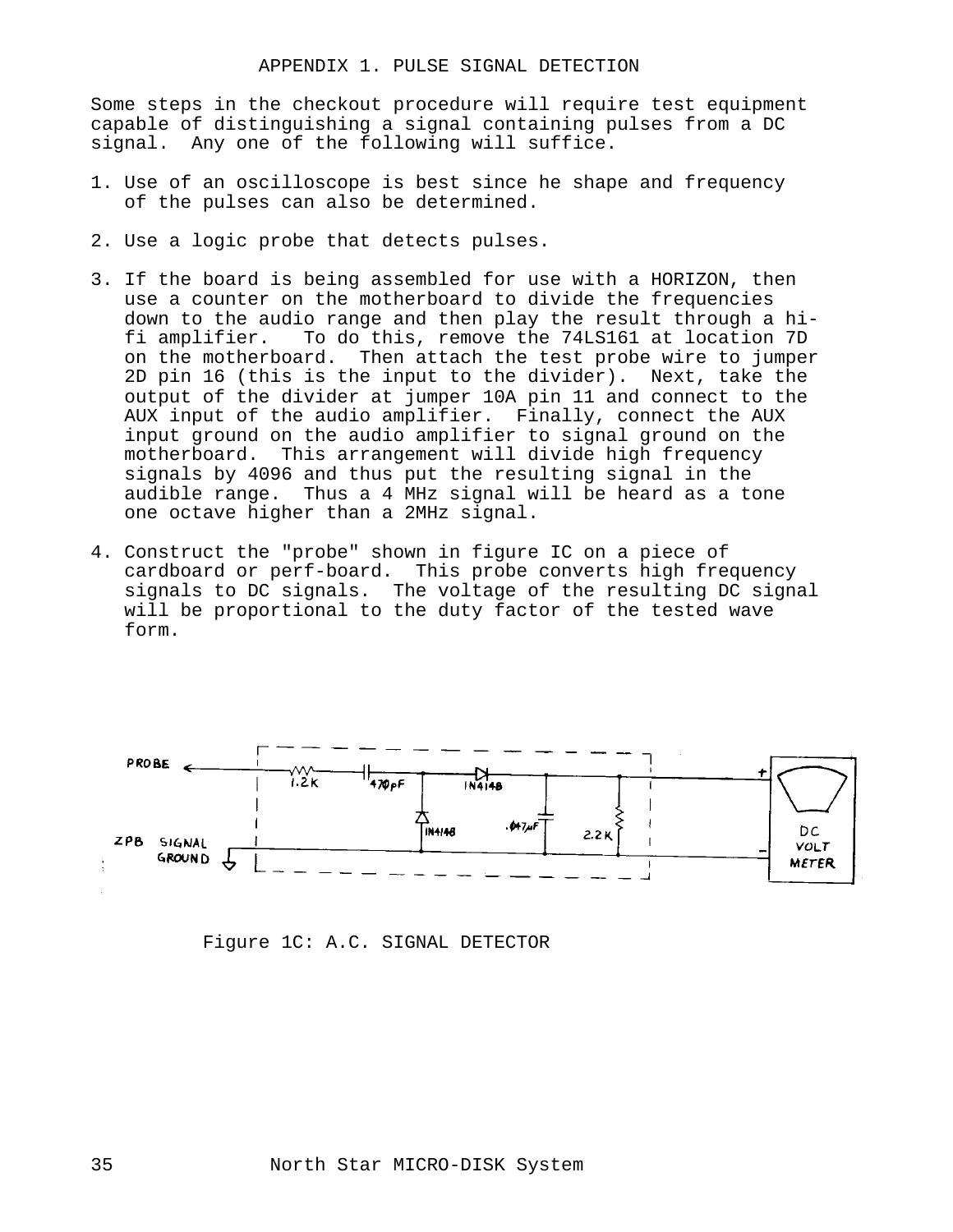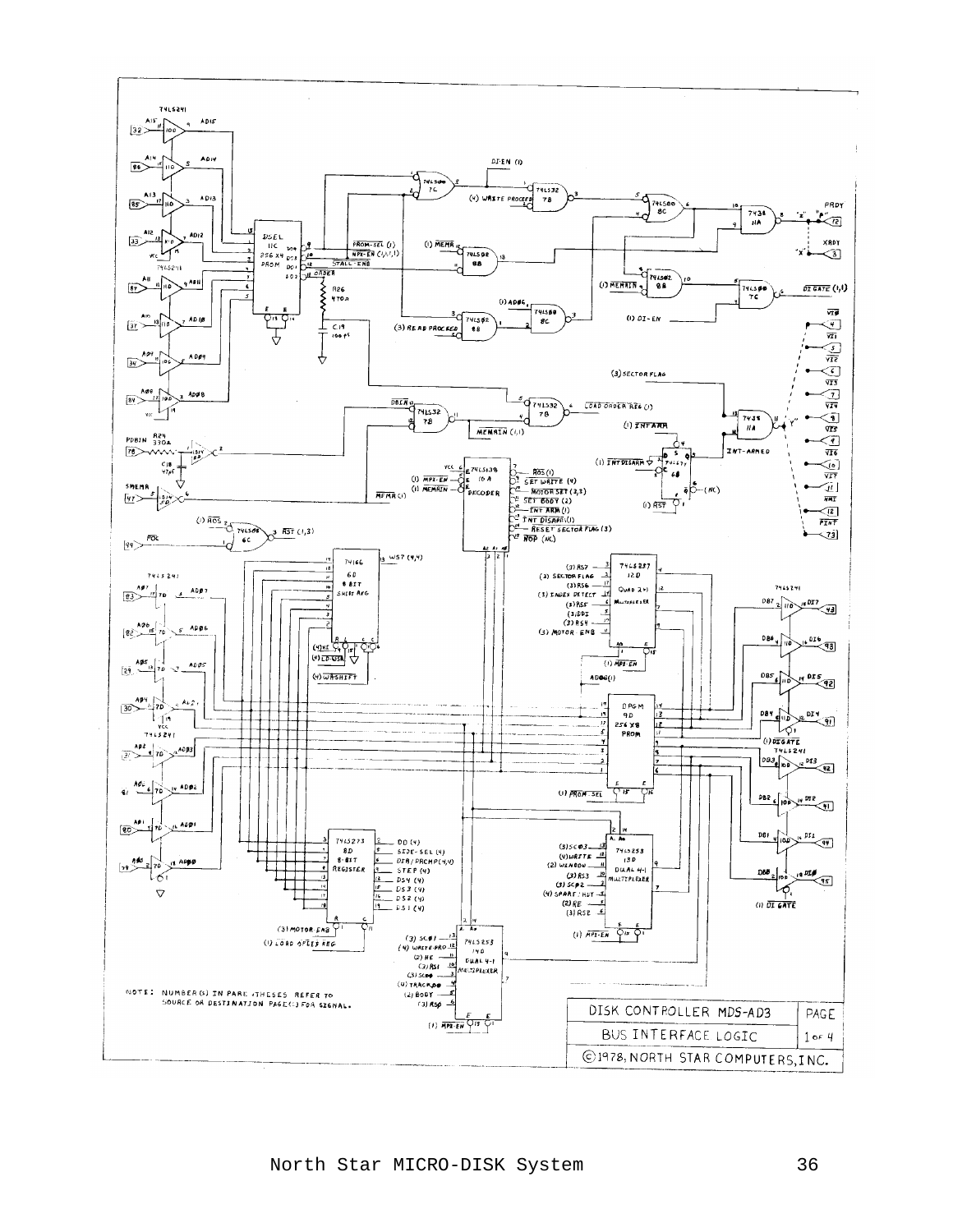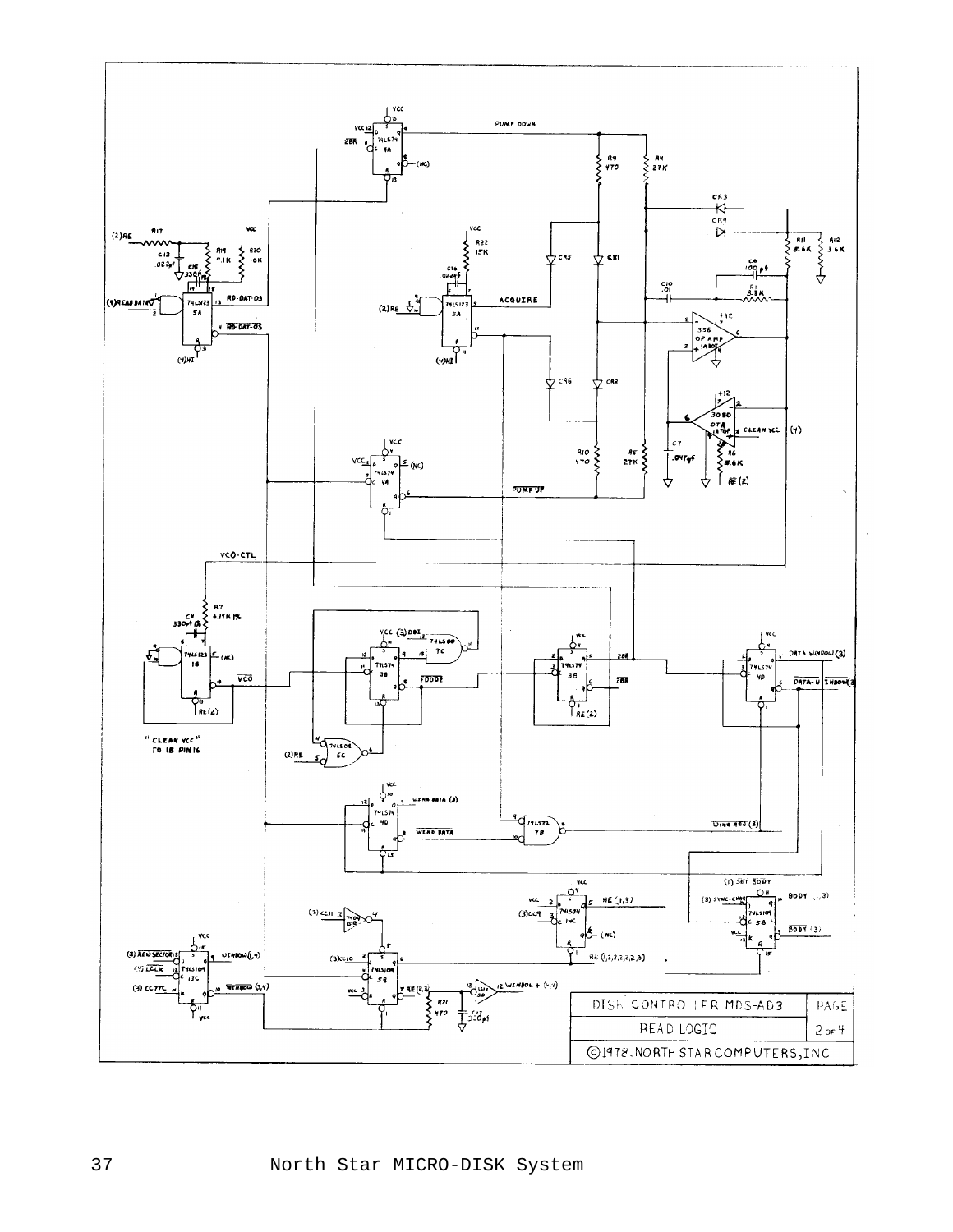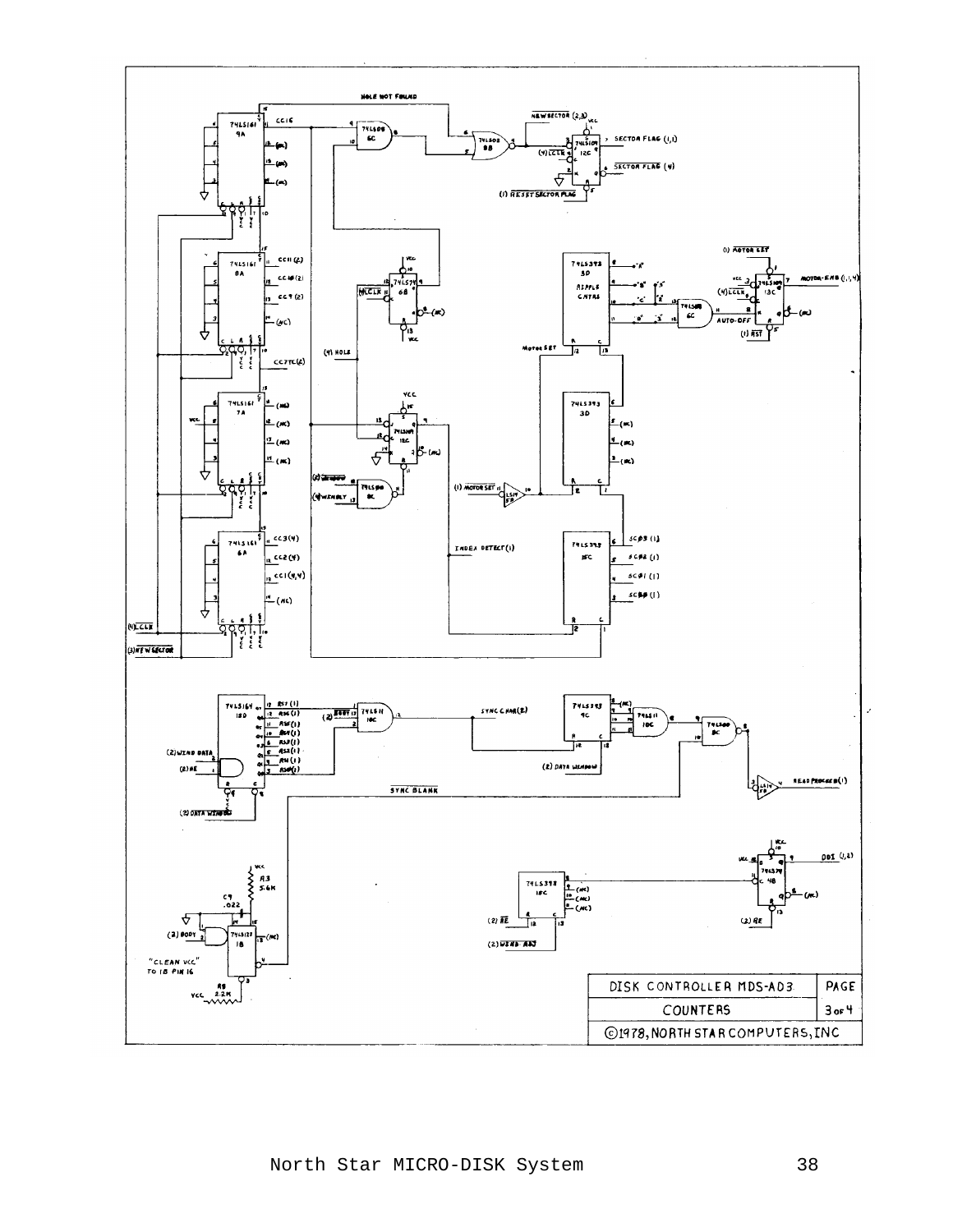